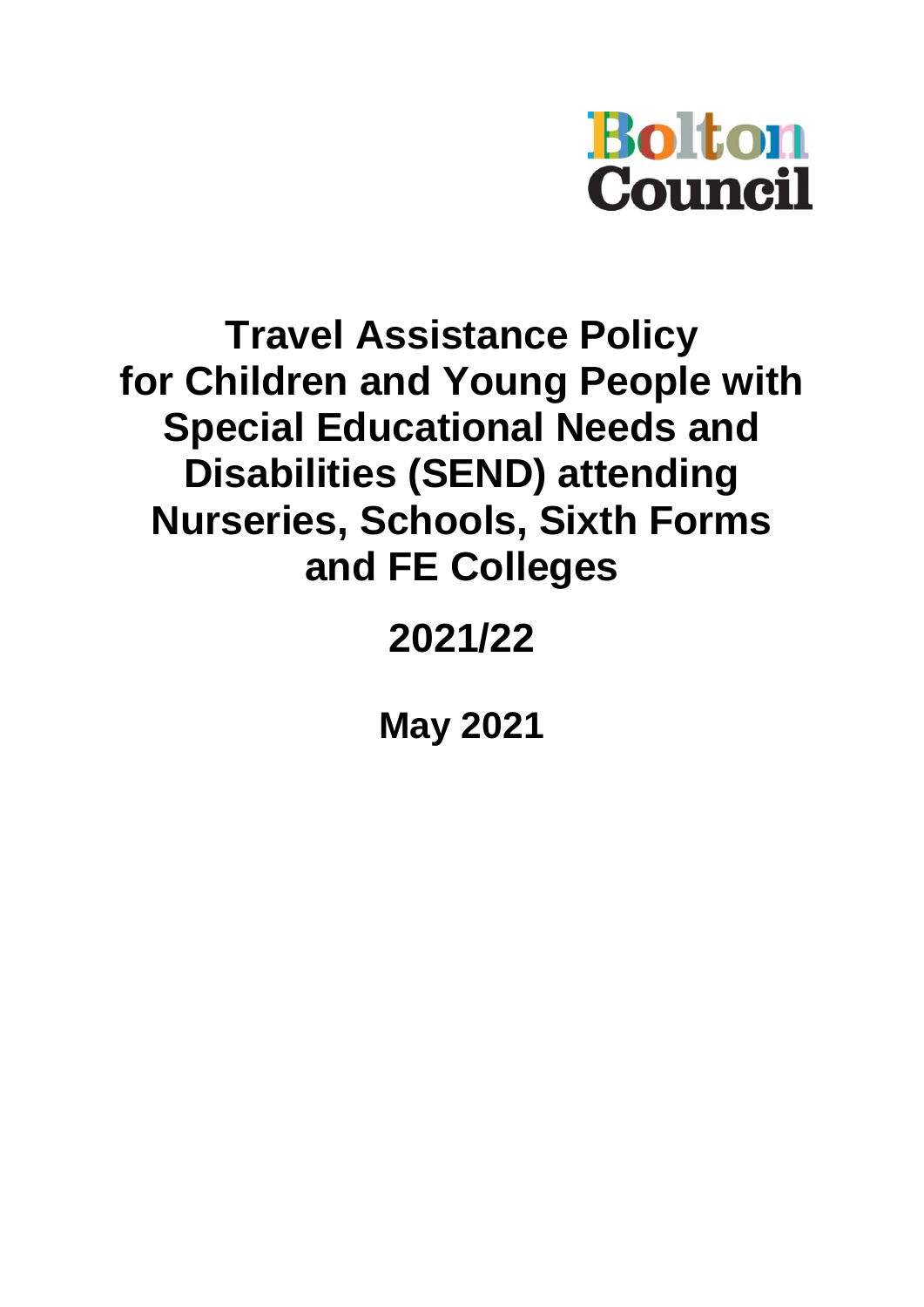# **Travel Support to Access Education**

| <b>Contents</b>        |                |
|------------------------|----------------|
| Page<br>1 Introduction | $\overline{4}$ |
|                        |                |
| 2 Principles           | $\overline{4}$ |

# **Part A**

# **Travel support for children to access pre-school provision 0 years - statutory school-age**

| Eligibility for a home to setting travel solution | G  |
|---------------------------------------------------|----|
| <b>Travel Solutions</b>                           | :5 |
| Types of travel solutions provided                |    |

# **Part B**

# **Travel support to access education for children and young people from compulsory school to age 16**

Legislation and Responsibilities

| Parent/Carer Responsibilities<br><b>Council Responsibilities</b>       | 8<br>8 |
|------------------------------------------------------------------------|--------|
| Eligibility for a home to school travel solution                       |        |
| Parental preference for a school<br><b>Travel Support requirements</b> | 8<br>9 |
| <b>Travel Solutions</b>                                                | 9      |
| Types of travel solutions provided                                     | 10     |
| <b>Placement in a Residential Special School</b>                       | 11     |
| <b>Part C</b>                                                          |        |

# **Travel support to access education for young people aged 16 – 25 years**

| Introduction |  |
|--------------|--|
|              |  |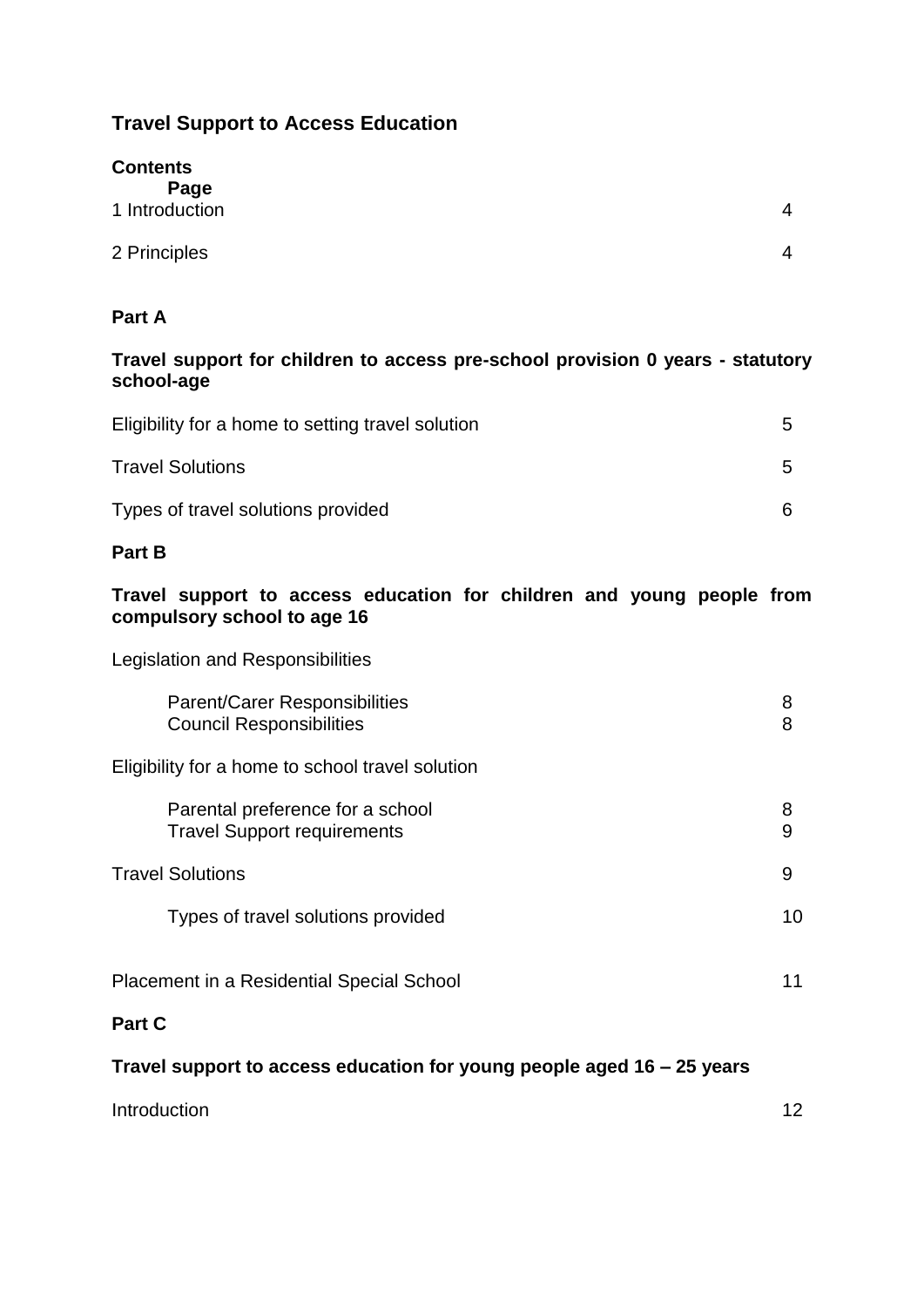# **16 – 19 Travel Assistance**

| Legislation and Responsibilities                                                    | 12       |
|-------------------------------------------------------------------------------------|----------|
| Parent/Carer and Young People's Responsibilities<br><b>Council Responsibilities</b> | 12<br>12 |
| <b>Eligibility Criteria</b>                                                         | 13       |
| Travel support requirements                                                         | 13       |
| <b>Travel Solutions</b>                                                             |          |
| Types of travel solutions provided                                                  | 14       |
| Placement in a Residential Special College                                          | 15       |
| Post 19 EHCP Travel Assistance                                                      | 15       |
| Types of travel solutions provided                                                  | 15       |
| Placement in a Residential Special College                                          |          |
| <b>Other Transport options</b>                                                      | 17       |
| Part D                                                                              |          |
| <b>Application, Review and Appeals processes</b>                                    |          |
| <b>Application Process</b>                                                          | 18       |
| <b>Application Overview</b><br>Four Stages of the Application Process               | 18<br>18 |
| <b>Review Process</b>                                                               | 19       |
| Change in Circumstances                                                             | 19       |
| <b>Health and Safety</b>                                                            | 20       |
| <b>Appeals Process</b>                                                              | 20       |
| <b>Corporate Complaints Team</b>                                                    | 21       |
| <b>Local Government Ombudsmen</b>                                                   | 22       |
| <b>Appendices</b>                                                                   |          |
| Appendix A Glossary of terms standard definitions used in the policy                | 23       |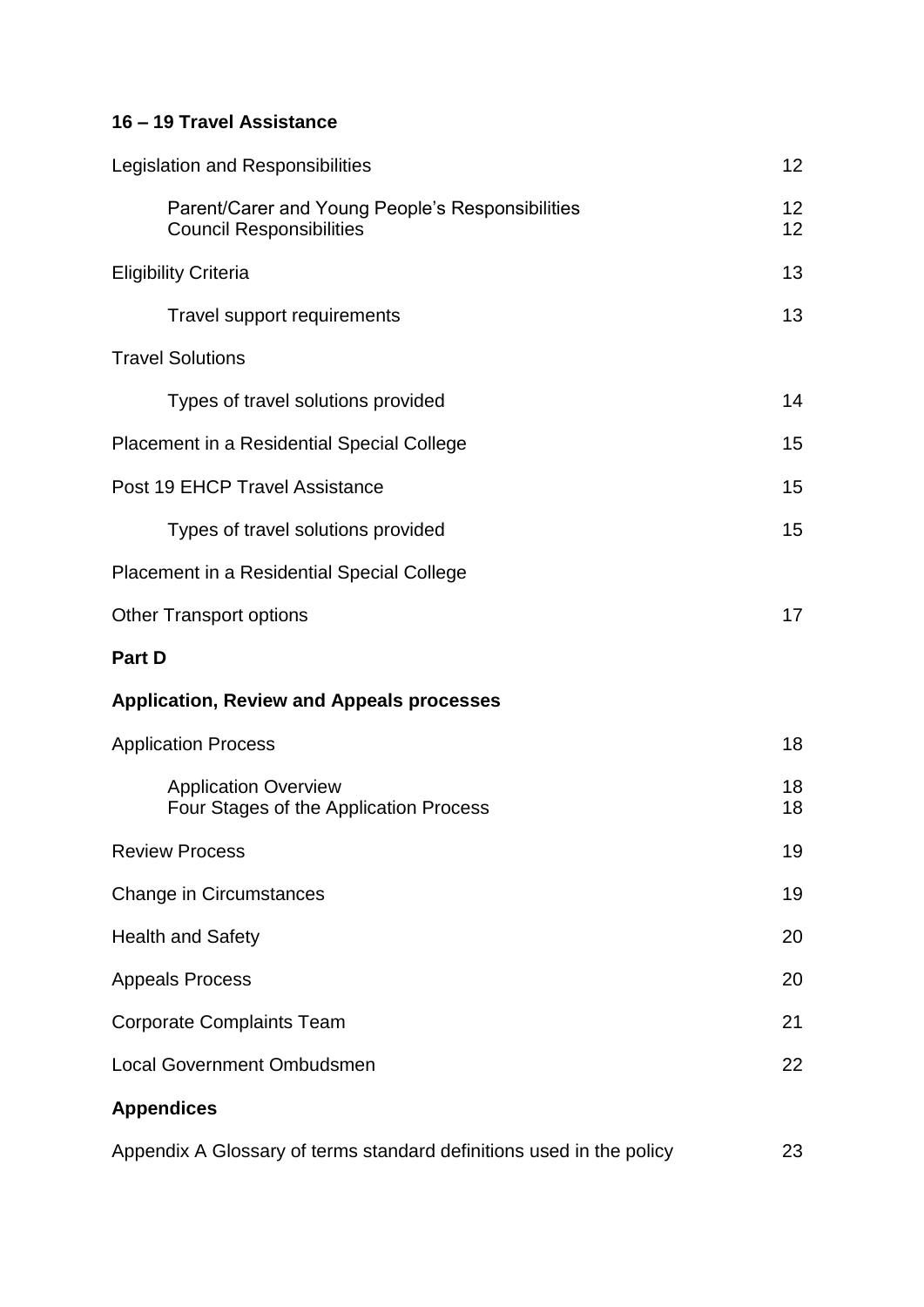# **Travel Support to Access Education**

# **1. Introduction**

This policy outlines the travel support available for children and young people with Special Educational Needs and Disabilities (SEND) living in Bolton to access education.

This policy is set out in three parts as follows:

**Part A** Travel support for children under compulsory school age to access pre-school provision

**Part B** - Travel support to access education for children and young people from compulsory school to age 16.

**Part C** - Travel support to access education/training for young people 16 to 25 years of age

**Part D** - Application, Review and Appeals processes

## **2. Principles**

Bolton Council's policy on Travel Assistance is based on providing parents/carers with a travel solution which will be founded on the following principles.

- A commitment to ensuring that children and young people can fulfil their potential. The aim of this policy is that all children and young people with SEND should lead lives that are as independent and as free from restriction as possible
- Promoting inclusive opportunities to enable children and young people to travel to and from school or college using family based approaches similar to those used by other children and young people wherever possible, taking account of their age and needs. Bolton Council shall have regard to the wishes and feelings of the child/young person and the child's parent, including participation in decision making and the provision of information and support to enable participation in those decisions.
- Promoting sustainable, safe, healthy and appropriate travel solutions by working in partnership with parents/carers to support them with their legal responsibility to make sure their children attend school if they are of compulsory school-age.
- A commitment to equality of opportunity and the celebration of diversity and an opposition to all forms of discrimination.
- A duty to make reasonable adjustments to ensure that children/young people with special needs are not at a substantial disadvantage (compared) to their peers.
- Efficient use of public resources, delivering better outcomes and providing better value for money.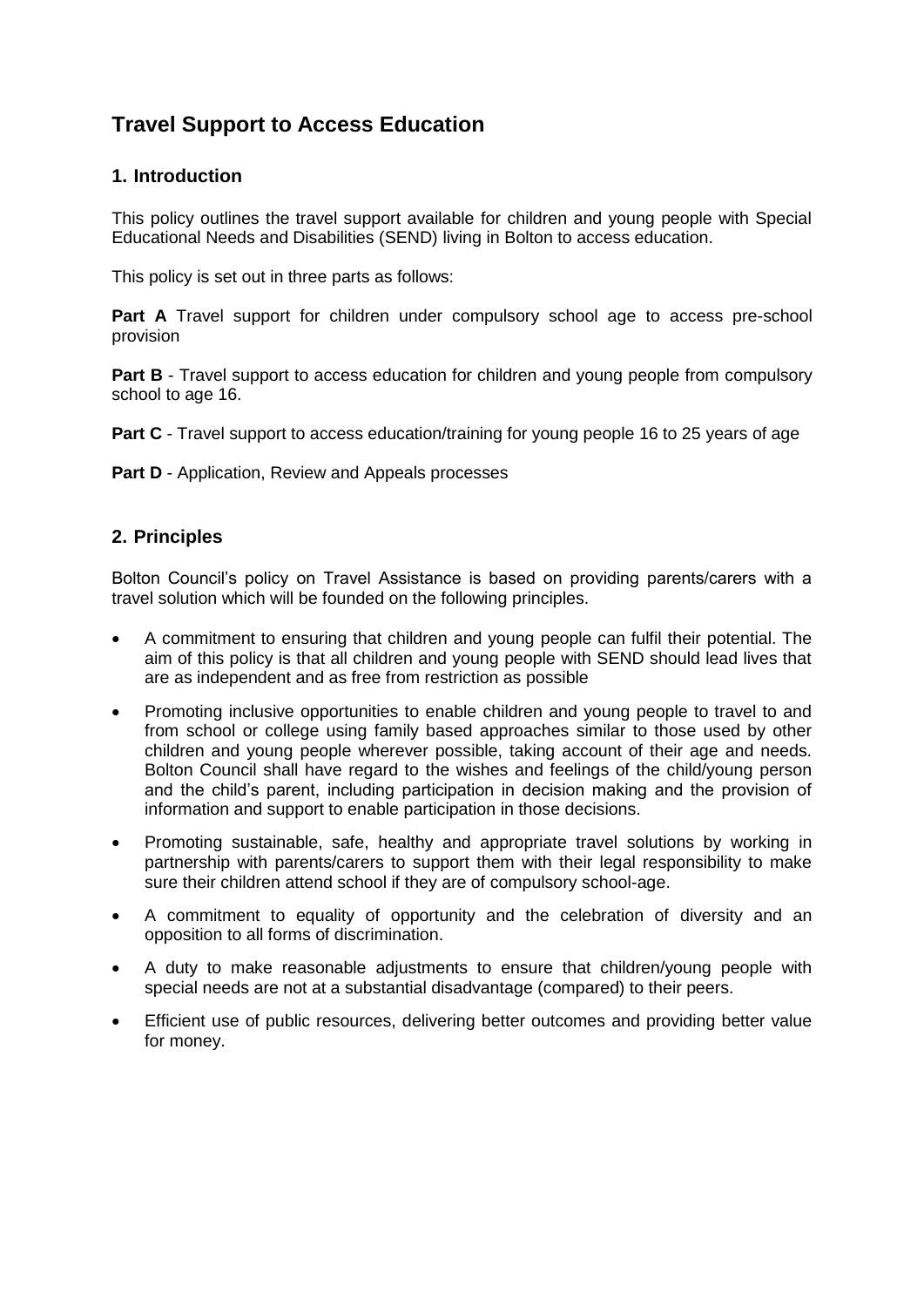# **Part A**

## **Travel support for children to access pre-school provision 0 years - statutory school-age**

This part of the policy is for children aged 0 years until compulsory school age with SEND. This policy supports children with SEND to access early years provision at the start of the session and return home (or to an alternative designated destination) at the end of the session, each week day during funded hours

There is no statutory duty for the Council to provide travel support assistance for children under compulsory school-age **however the council may do so if the circumstances merit that such travel support is provided.**

# **1. Eligibility for a home to setting travel solution**

The Council may offer discretionary travel assistance for children attending pre-school settings

This will normally be where

 The child has been allocated a place at their nearest Early Years High Needs SEND Base provision and the child lives further than the statutory walking distance between home and the setting, which is over two miles for children less than eight years of age and family circumstance make it not reasonable to expect the parent/carer to take their child to this provision

It is important to bear in mind that the decision to provide travel support to access preschool education is based on the child's needs. When determining whether to offer travel support those factors to which consideration will not normally be given are listed below.

Consideration **will not** normally be given to:

- Parents' work or other commitments
- Personal circumstances when considering drop off/collection points and times
- If a parent chooses to send their child to a setting that is not the nearest suitable Early Years High Needs SEND Base provision to the home address
- A journey from one educational establishment to another, including for off site training
- School trips (for journeys of this nature the organising school or institution will be responsible for travel arrangements)
- Dental, medical or hospital appointments, or other non-educational appointments
- Children taken ill during the day
- Children who are excluded during the day
- Out of hours clubs (breakfast club, after school activities); for journeys of this nature parents/carers will be responsible for travel arrangements
- Where the child is staying in Short Break (respite) care arranged by a social care worker - requests for support to and from Short Break or Residential Care should be directed to Social Care within the Council. (unless this is the designated collection and drop-off point)

In these instances, a travel solution will be the sole responsibility of the child's parent/carer.

# **2. Travel Solutions**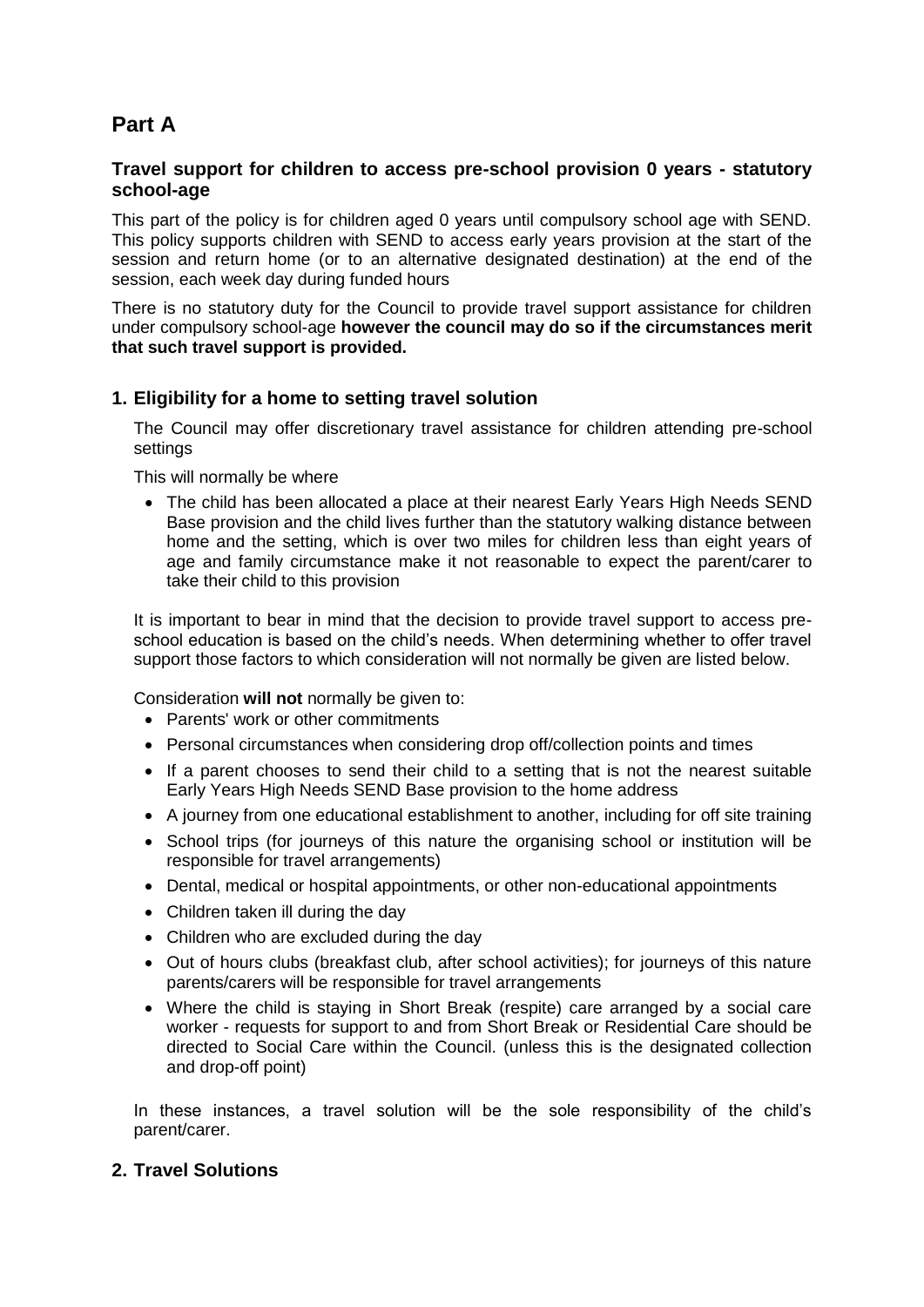This section outlines the travel solutions which may be provided for children who are allocated a place in an Early Years High Needs SEND Base provision.

**If it is deemed necessary,** Bolton Council may agree to provide a travel solution to access education. This will-be provided in a safe and cost effective manner, taking account of the child's specific needs and having regard to the best use of the Council's resources.

Cases are considered on an individual basis and medical or other professional evidence may be required before support is agreed. The Council reserves the right to assess the whole family according to their circumstances, in order to offer the most cost effective travel support, using a variety of solutions. The travel solution will be child centred and inclusive of their needs in order to develop independence and confidence.

Taxi or minibus travel support to access education will be provided only where there is no feasible alternative and will be agreed between a designated collection and drop-off point. Variations to the agreed collection/drop-off points will not be accommodated except in exceptional unexpected circumstances.

The Council will assist parents/carers with a travel solution at the beginning and end of each funded session.

Where a travel solution is put in place and either the child and young person fails to utilise the facility or their attendance falls to 85% or below, travel support will be withdrawn and a recharge for the service may be passed onto the parent/carer where there has been persistent failure to notify the Council's Transport Service of non-attendance. Until attendance meets the desired requirements, travel support will remain withdrawn. We understand that some children with SEND can be exceptionally unwell and in these cases once the Integrated Travel Unit is notified of this, a service will only be temporarily withdrawn and will be reinstated once the individual is well enough to return to education.

#### **3. Types of travel solutions provided**

The nature and mode of travel support will be determined by the Council and will be one that is consistent with the Council's duty to secure Value for Money and the needs of the child.

**Personal Travel Budget** – Support for meeting the costs associated with ensuring support to access education may be provided through a Personal Travel Budget. This includes a variety of flexible support options such as: access to funds for parent/carers to enable them to drop earlier and collect later, paying for a family member, paying for a bus pass (children under 5 years travel free on buses within Greater Manchester) car mileage and use of a befriending service. Family based travel solutions could also be supported by a Personal Travel Assistance.

**Travel Vehicles** – In exceptional circumstances the Council may provide a vehicle to transport a child to and from the setting. In such cases the parent/carer may have to provide a suitable car seat for the child. Vehicles and drivers are provided by a suitably qualified, registered, commercial provider working to contractual standards set by the Council. All drivers will all have an enhanced Disclosure and Barring Service certificate. This could include:

 **Multiple pick up vehicles** - Whenever possible, children will travel together in minibuses. These will be specially adapted to meet the needs of those children travelling on them. Each route will be planned on the basis of session start and finish times and the shortest possible route for all children travelling on a particular vehicle. A multiple pick up vehicle may include a Passenger Assistant to support passengers from point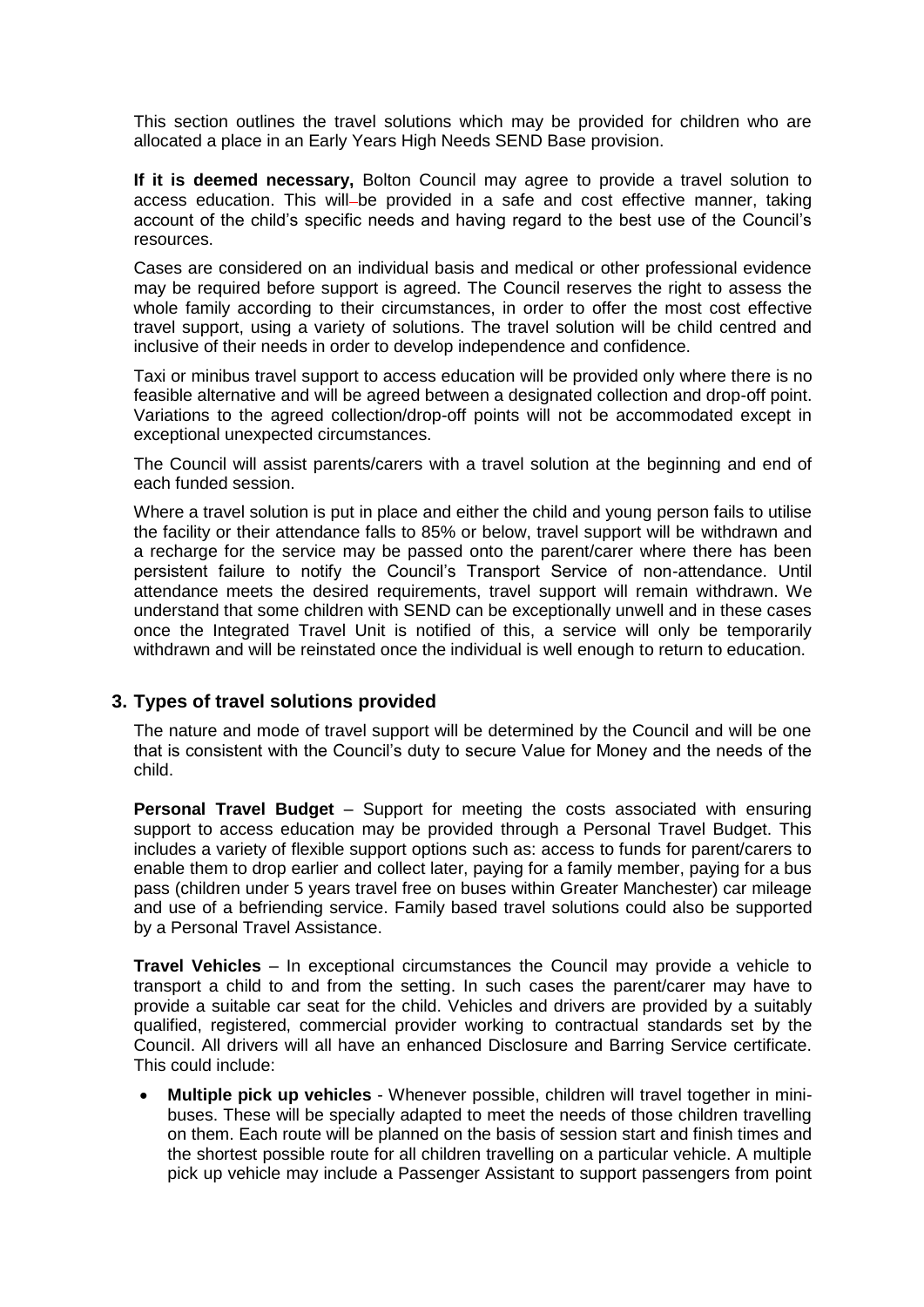of handover to drop off destination. The Passenger Assistant is responsible for the safe handover to a responsible adult. Passenger Assistants will all have an enhanced Disclosure and Barring Service certificate. Children may be picked up and dropped off at a convenient location, within a reasonable distance from their home, in many cases from recognised bus stops. A home pick up and drop off will only be made where it is deemed essential due to the child's special educational needs/disabilities. In exceptional circumstances, where there are surplus places on a multi pick-up vehicle, it may be possible for parent/carers to purchase a seat for a child/young person with SEND who has not met the eligibility criteria. The cost will not be in excess of the cost of an annual travel pass. This would be subject to availability and/or change, as needs for eligible children take priority. A notice period, where possible, would be given, if the surplus place is no longer available.

 **Taxis and private hire vehicles** - Under very exceptional circumstances, the Council may support children to access their setting in separate taxis or private hire vehicles based on the assessed needs of the child There is an expectation parent/carers will support accompany their child in the rear of the vehicle.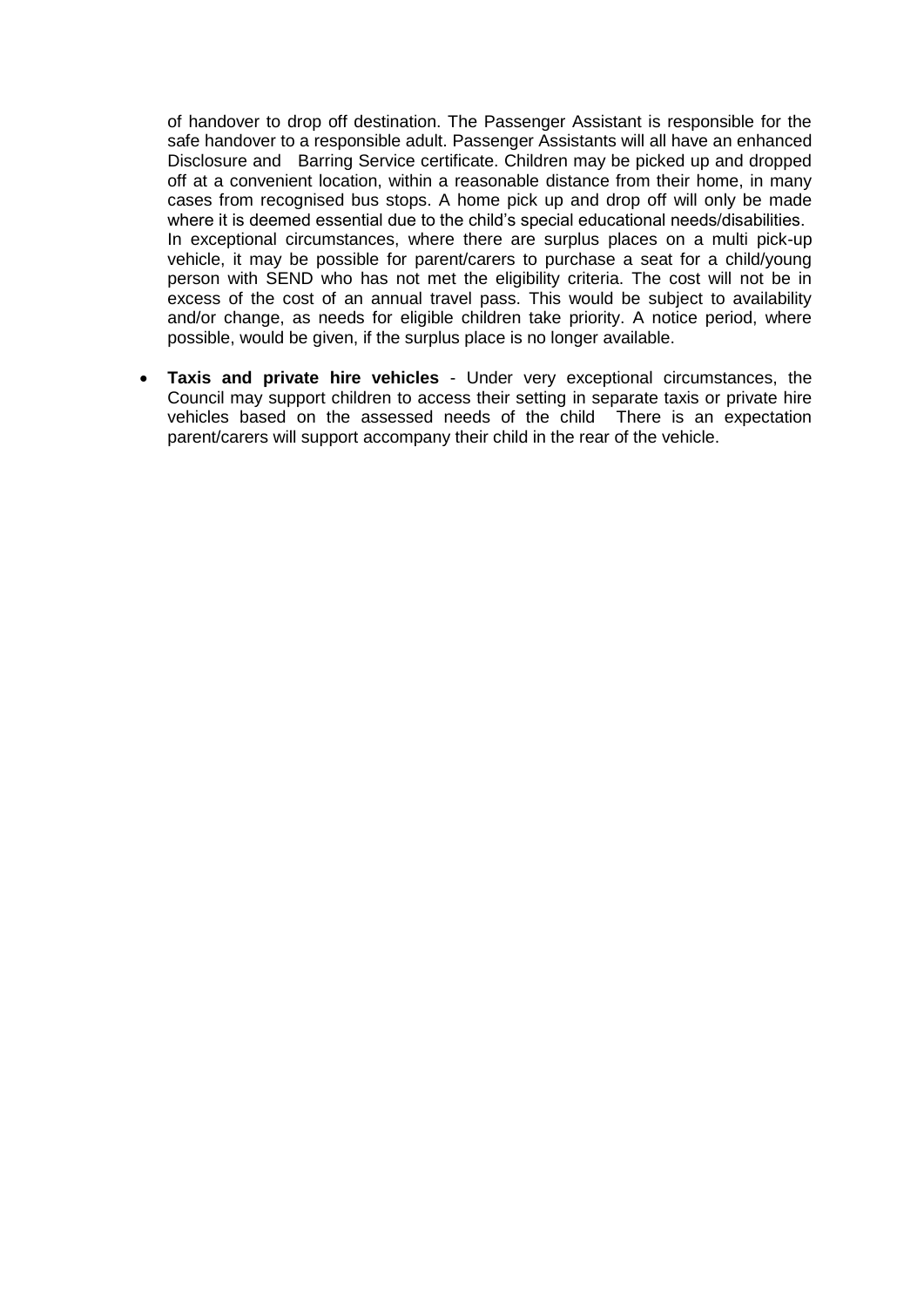# **Part B**

## **Travel support to access education for children and young people of Compulsory school (ie to the of 16)**

This part of the policy is for children and young people of compulsory school age to the age of 16 with SEND. This policy supports children and young people with SEND to access school at the start of the school day and return home (or to an alternative designated destination) at the end of the school day, each week day during school terms.

## **1. Legislation and Responsibilities**

Bolton Council must ensure that there are suitable travel arrangements for an eligible child to facilitate his/her attendance at school pursuant to Section 508B of the Education Act 1996.

#### **1.1. Parent/Carers Responsibilities**

It is the legal responsibility of parents/carers to ensure their compulsory school aged children are registered at a school and attend regularly, or to make suitable arrangements for home education. However, in certain circumstances a Council has a duty to provide travel support to access education to facilitate this attendance. Parents/carers are responsible for their child's safety whilst travelling to and from school. Where the Council has provided a travel solution to support a child to access education, parents/carers remain responsible for their child's safety before and after these arrangements take place.

#### **1.2. Council Responsibilities**

In certain circumstances the Council has a statutory duty to provide a suitable travel solution to facilitate a child or young person's attendance at school. This document sets out Bolton Council's policy on Home to School Travel Assistance. It describes how the Council fulfils its duties and exercises its discretionary powers as required under the Education Act 1996.

Young people with SEND who are over the age of 16 and under 25 but continuing in education/training are considered separately in Part C.

Under section 508B of the Education Act 1996, the Council has a duty to ensure that suitable travel arrangements are available for an eligible child/young person free of charge as appropriate. This will be carried out, where necessary, to facilitate the child and young person's attendance at a relevant \*'qualifying school'. The Act applies to all children and young people who permanently live in Bolton and attend a qualifying school named in their EHCP.

**This policy reflects national legislation and statutory guidance**. Eligibility for a place at a school does not bring with it an entitlement for travel support to access education. The policy on Home to School Travel Assistance could change before a child and young person completes their time at school. Admission choices should not be made on the assumption that the same set of eligibility criteria will apply throughout a child and young person's education. Acceptance at a special school is no guarantee that transport will be provided.

\* Go to Appendix A to see definitions of 'eligible' and 'qualifying school'.

# **2. Eligibility for a home to school travel solution**

#### **2.1. Parental preference for a school**

Whilst parents/carers have the right to express a preference for which school they wish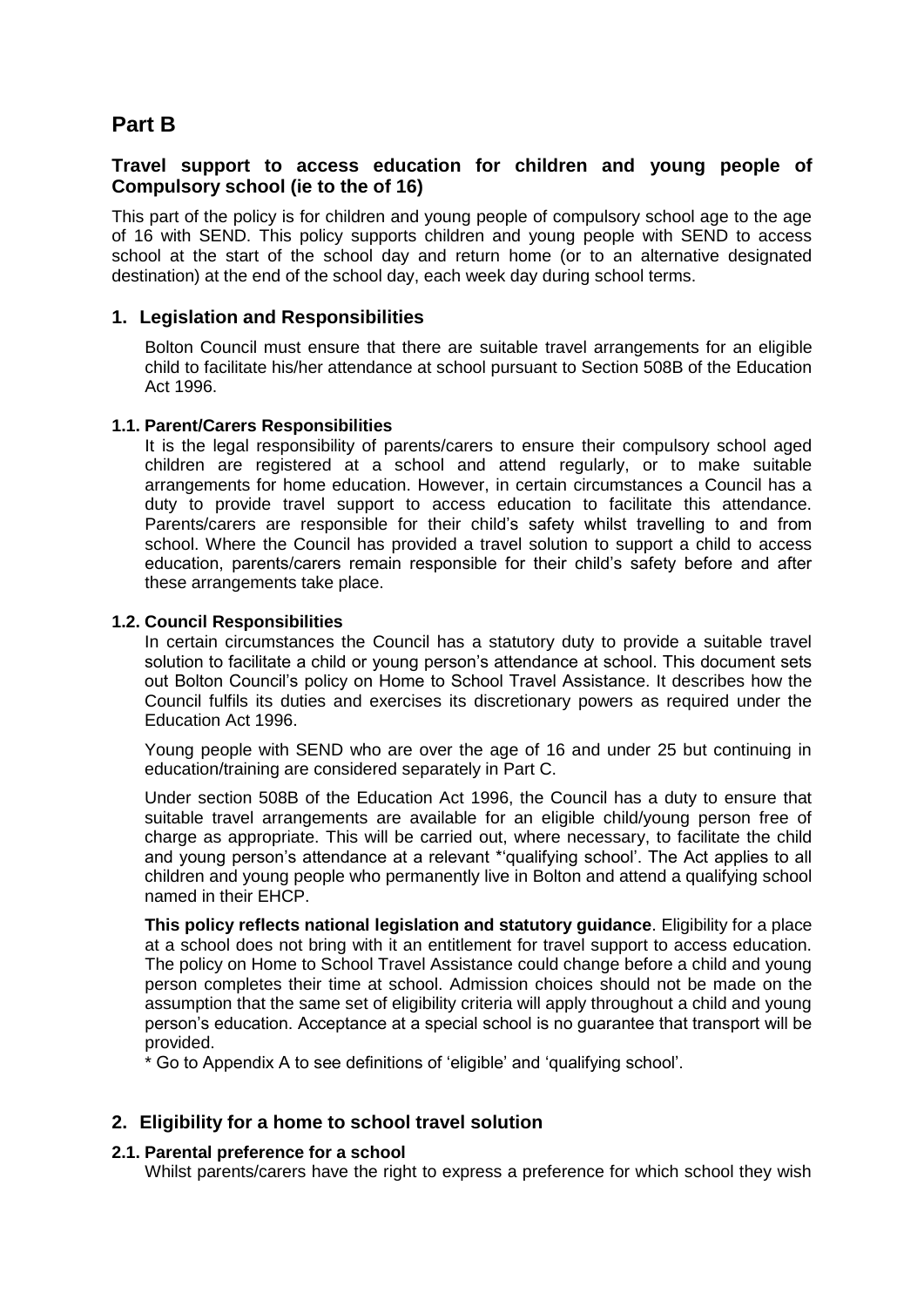their child to attend, a child and young person who attends a school which is further away than the nearest suitable qualifying school with places available, will not be eligible for travel support, except in exceptional circumstances, even if the distance from home to the school they attend is more than the qualifying walking distance.

Any travelling arrangements or expenses will be the responsibility of parents/carers if there is a nearer suitable qualifying school. It is the parents'/carers' responsibility to ensure their child gets to and from school safely and they should consider the practicalities of choosing a school that is not within the qualifying walking distance (see below).

#### **2.2. Travel Support Requirements**

Travel support to access education will be agreed for children and young people with a EHCP where

- The child/young person lives further than the statutory walking distance between home and school, which is over two miles for children under eight years of age or over three miles for children aged eight years old and over and the child has EHCP **and**
- The child/young person attends the nearest qualifying school that is able to meet the needs of the child or young person

#### **OR**

- The child/young person lives within the statutory walking distance\* but is unable to walk relatively short distances to school owing to disability or mobility difficulties (these may include temporary medical conditions) and family circumstances make it not reasonable to expect the parent/carer to take their child/young person to school. Travel support may be considered using supporting written evidence, (within the last 12 months), from a range of sources, for example, education or health professionals, parents and other relevant professionals, that describes the young person as having:
	- Long term severely restricted independent mobility, due to a physical disability
	- Long term severely restricted independent mobility due to a medical condition resulting in severe persistent pain and/or extreme fatigue
	- A sensory impairment resulting in severely restricted mobility

This is not an exhaustive list and requests will be considered on a case by case basis. **Note:** "Long term" describes something that is likely to last for at least a year and in many cases for the rest of the life of the person affected.

\*All routes will be determined by the shortest walking distance that a child could walk in reasonable safety accompanied as necessary by an adult.

# **3. Travel Solutions**

This section outlines the travel solutions which may be provided for children and young people who meet the eligibility criteria and are of compulsory- school age. Specifically, this section of the policy relates to children and young people who have an EHCP and are attending the nearest suitable qualifying school.

The parent/carer responsibilities are stated in Part **3** of this policy.

If Bolton Council agrees to provide a travel solution to access education it will be provided in a safe and cost effective manner, taking account of the child and young person's specific needs and having regard to the best use of the Council's resources.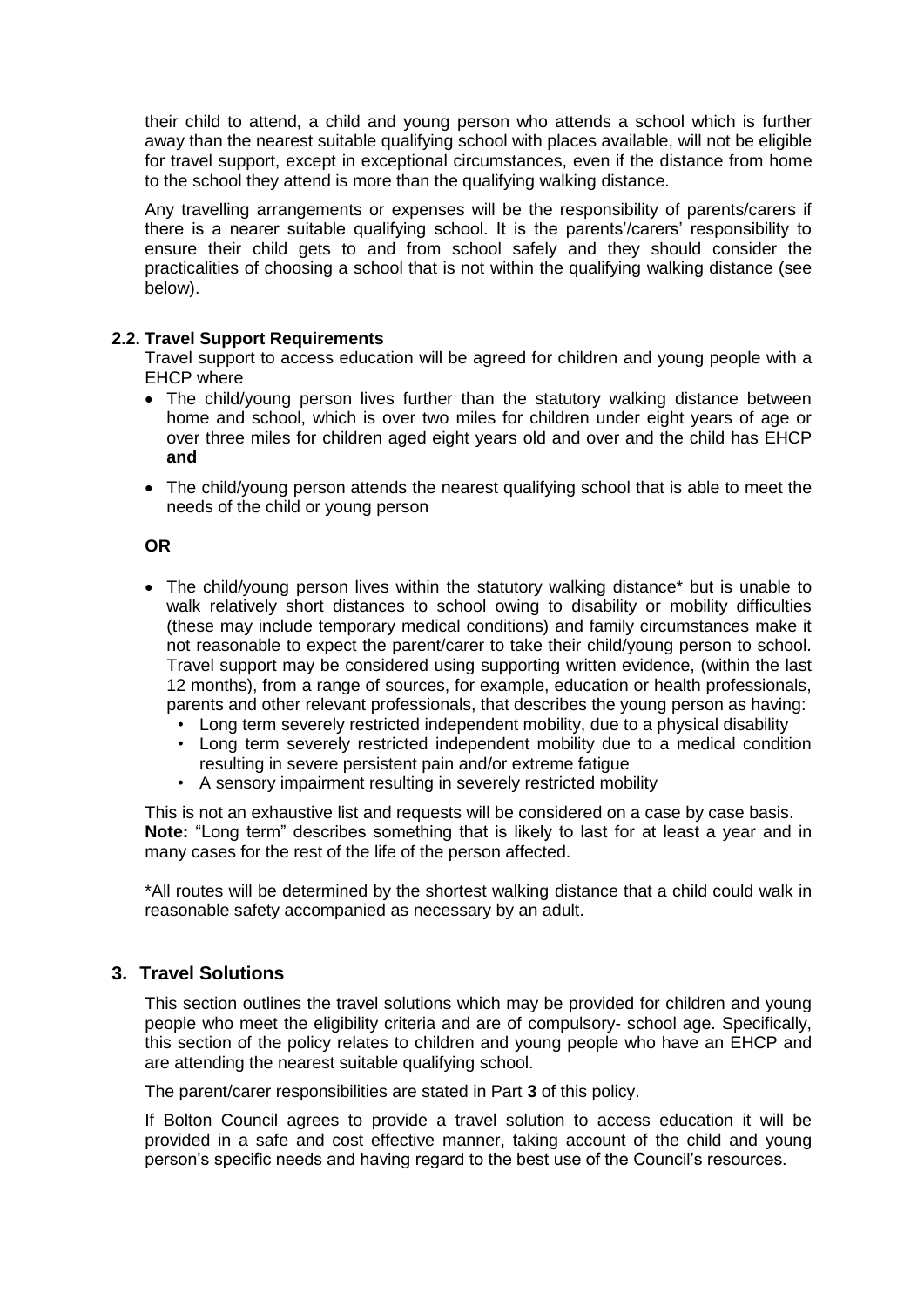Cases are considered on an individual basis and medical or other professional evidence may be required before support is agreed. The Council reserves the right to assess the whole family according to their circumstances, in order to offer the most cost effective travel support, using a variety of solutions. The travel solution will be child/young person centred and inclusive of their needs in order to develop independence and confidence.

Taxi or minibus travel support to access education will be provided only where there is no feasible alternative and will be agreed between a designated collection and drop-off point. Variations to the agreed collection/drop-off points will not be accommodated except in exceptional unexpected circumstances.

For children and young people attending daily, the Council will assist parents/carers with a travel solution at the beginning and end of each school day. For children and young people attending residential placements the Council will assist parents/carers with a travel solution at the beginning and end of the week, if children/young people are attending as a weekly boarder or at the beginning and end of each half term if the children are attending as a 38 week boarder.

A travel solution will only be provided for the normal start and end of the school day and will not include early finish times where schools close early for the end of the half term/ term.

Where a travel solution is put in place and the child/young person fails to either utilise the facility or their school attendance falls to 85% or below a recharge for the service may be passed onto the parent/carer where there has been persistent failure to notify the Council's Transport Service of non-attendance. We understand that some children and young people with SEND can be exceptionally unwell and in these cases once the Integrated Transport Unit is notified of this, a service will be temporarily withdrawn and will be reinstated once the individual is well enough to return to education.

#### **3.1. Types of travel solutions provided**

**Travel pass -** This is a free pass for use on public transport. This may also be provided for a parent/carer or another travel buddy (e.g. Relative, Sibling or peer) to support the child/young person to access education.

**Personal Travel Budget –** Support for meeting the costs associated with ensuring support to access education. This includes a variety of flexible support options such as: access to funds for parent/carers to enable them to drop earlier and collect later, paying for a family member, mileage and use of a befriending service. Family based travel solutions could also be supported by a Personal Travel Budget. (Parent/carers can specify a preference for a PTB in their application for travel support assistance)

**Supported public transport -** It may be possible for a child or young person to travel on public transport if the child/young person has some assistance. Where parents/carers are unable to accompany their son/daughter, the Council may provide a Passenger Assistant or a travel buddy.

#### **Travel Vehicles**

In exceptional circumstances the Council may provide a vehicle to transport a child and young person to and from school. Vehicles and drivers are provided by a suitably qualified, registered, commercial provider working to contractual standards set by the Council. All drivers will all have an enhanced Disclosure and Barring Service certificate. This could include: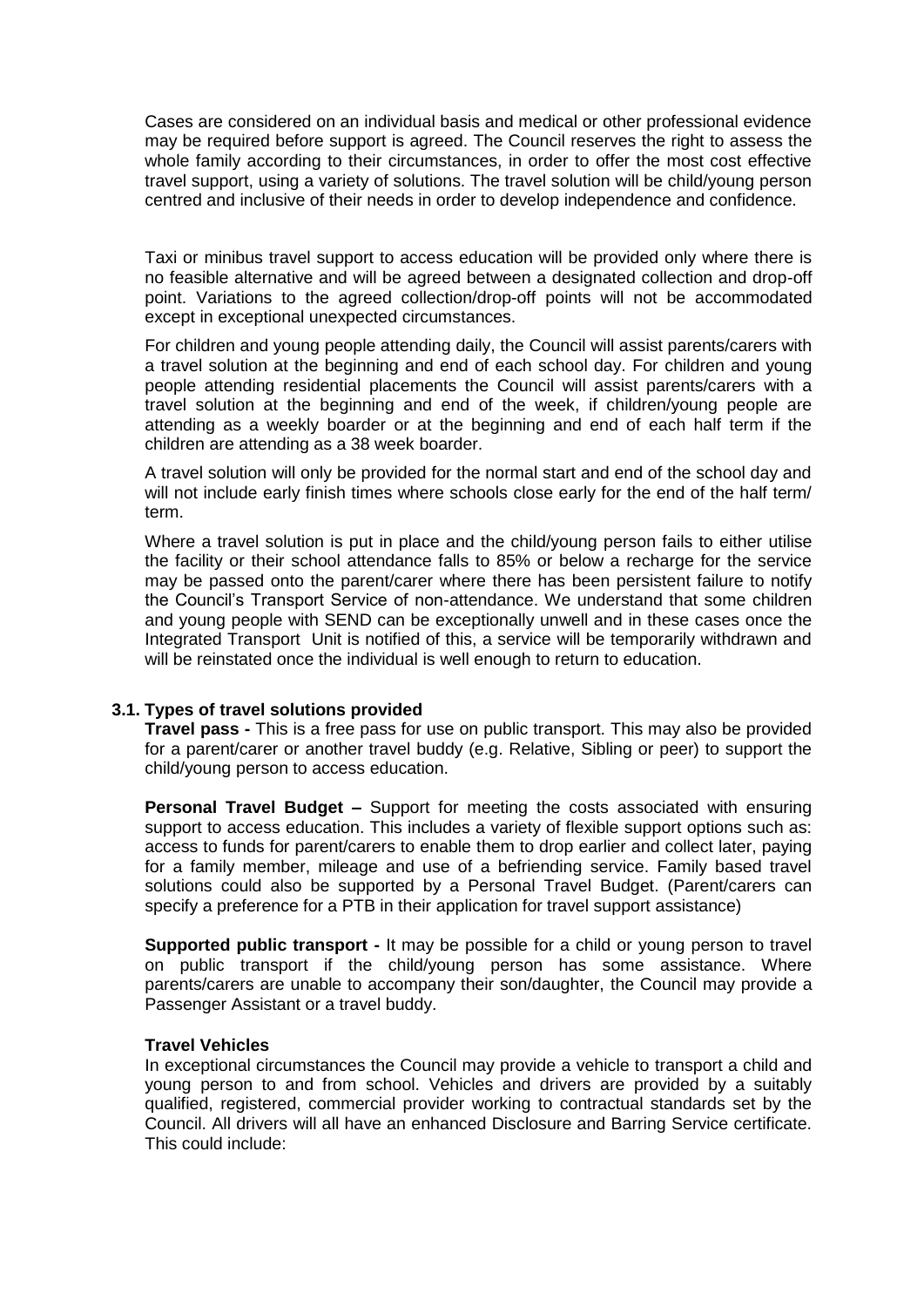- **Multiple pick up Vehicles** Whenever possible, children and young people will travel together in mini-buses. These will be specially adapted to meet the needs of those children and young people travelling on them. Each route will be planned on the basis of school start and finish times and the shortest possible route for all children and young people travelling on a particular vehicle. A multiple pick up vehicle may include a Passenger Assistant to support passengers from point of handover to drop off destination. The Passenger Assistant is responsible for the safe handover over to a responsible adult. Passenger Assistants will all have an enhanced Disclosure and Barring Service certificate. Children and young people may be picked up and dropped off at a convenient location, within a reasonable distance from their home, in many cases from recognised bus stops. A home pick up and drop off will only be made where it is deemed essential due to the child and young person's significant needs. In exceptional circumstances, where there are surplus places on a multi pick-up vehicle, it may be possible for parent/carers to purchase a seat for a child/young person with SEND who has not met the eligibility criteria. The cost will not be in excess of the cost of an annual travel pass. This would be subject to availability and/or change, as needs for eligible children/young people take priority. A notice period, where possible, would be given, if the surplus place is no longer available.
- **Taxis and private hire vehicles** Under very exceptional circumstances, the Council may support children and young people to access education in separate taxis or private hire vehicles based on the assessed needs of the child or young person. A Passenger Assistant will not always be necessary. Where a Passenger Assistant is not deployed, a passenger must travel in the rear of the vehicle. There is an expectation parent/carers will support their child into the rear of the vehicle.

Parents/carers can sometimes act as a Passenger Assistant for their child in a taxi or a private hire vehicle in certain circumstances (e.g. where medical support may be necessary on the journey to school).

# **4. Placement in a Residential Special School**

In the case of a pupil with an Education Health and Care Plan who attends their nearest appropriate residential school and that school is **named in the EHCP,** parents/carers are eligible to claim for the reimbursement of travelling expenses incurred whilst escorting their child to and from the school. Claims may be made for the return journeys at the beginning and the end of the school term. In addition parents can claim for one return journey if they wish to attend the child's Annual Review or Transition Plan Review at the school.

The rate of refund is 28p per mile for the first 50 miles of a return journey and 12p per mile for the remainder of the journey.

If the pupil concerned needs to be accompanied, but his/her parents/carers are unable to escort him/her to or from school, the Local Authority will, given the appropriate notice, arrange for an approved transport contractor. No assistance will then be granted for parental travelling costs for that period.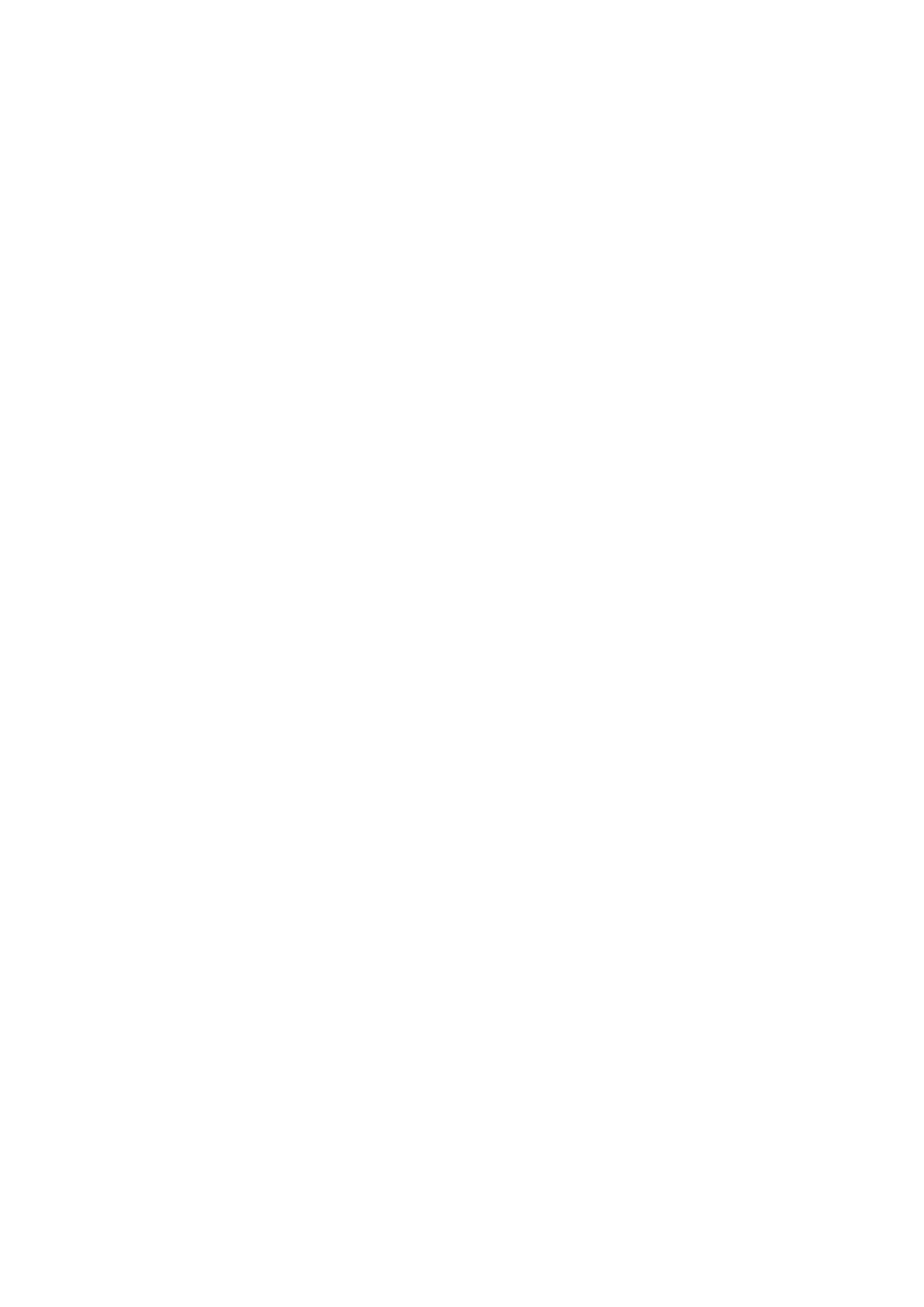# **Part C**

## **Travel support to access education for young people aged 16-25 years.**

## **1. Introduction**

Part C applies to young people who are resident within Bolton and who are above the compulsory school age (aged over 16 but under 25). It specifically relates to young people with SEND and an EHCP who are unable to travel to and from education and/or training independently at the start and end of the school and college day.

The Care Act 2014 requires local authorities to ensure that there is no gap in support while an individual makes the transition from children to adult services on or after their 18<sup>th</sup> birthday. Children services must be maintained until a decision on adult provision is agreed.

# **2. Legislation and Responsibilities**

Local authorities do not have to provide free or subsidised post 16 travel support but do have a duty under Section 509AA of the Education Act 1996 to prepare and publish an annual transport policy statement specifying the arrangements for the provision of transport or other support that the authority considers it necessary to make to facilitate the attendance of all persons of sixth form age receiving education or training.

## **2.1. Parent/Carer and Young People's Responsibilities**

A young person must stay in some form of education or training until their  $18<sup>th</sup>$  birthday if they were born on or after 1 September 1997. Options are:

- full-time education e.g. at a school or college
- an apprenticeship or traineeship
- part-time education or training as well as being employed, self-employed or volunteering for 20 hours or more a week

Please note the Raising of the Participation Age has not created any new entitlement to free or subsidised post 16 travel assistance – students are not required just to stay on at school or college but can work, volunteer or take part in an apprenticeship whilst continuing their education.

There is an expectation that parents/carers will actively promote and support their young person to access and attend education and training.

# **2.2. Council Responsibilities**

Section 509AB(1) of the Education Act 1996 imposes a requirement that the Council should set out the extent to which the arrangements specified 509AA can facilitate the attendance at schools and colleges of young people with learning difficulties and/or disabilities. The 16-18 transport duty relates to young people of sixth form age with learning difficulties and/or disabilities aged up to 19 (and beyond the age of 19 if they are continuing on a particular course started before the age of 19).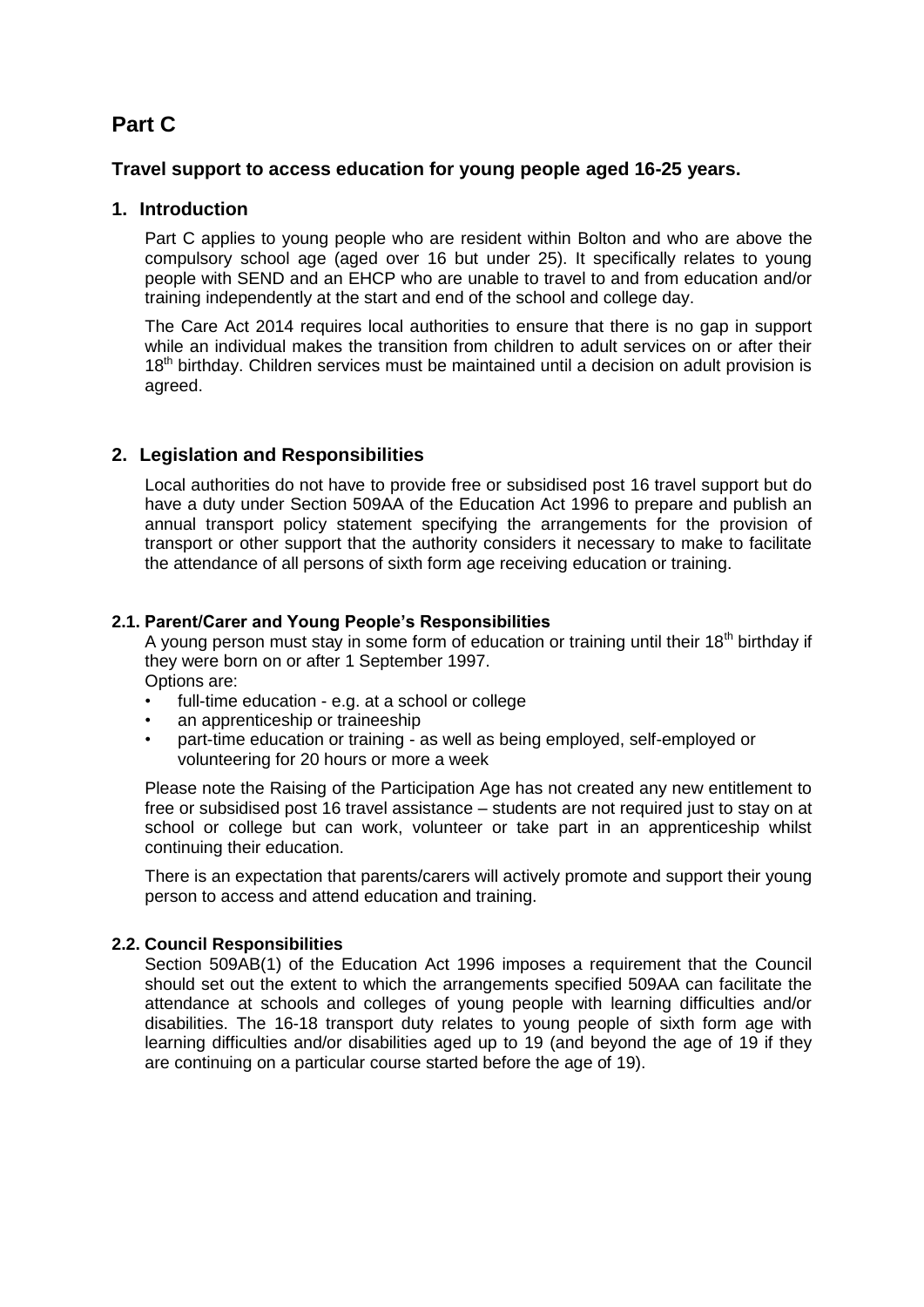# **3. Eligibility Criteria**

### **16 – 19 Travel Assistance**

The criteria that the Council will consider to make a decision on whether the provision of transport is necessary for a young person aged 16 to 19 is as follows:

- Attending nearest provision
- Travelling more than 3 miles to attend nearest provision
- Unable to access public transport
- EHCP in place
- Special educational needs, a disability or mobility problems

Travel Support may be provided for young people aged over 16 with an EHCP who are registered as attending a full time school or college course **and**:

- Attend a designated/qualifying school or college outlined by the Council as the nearest appropriate establishment that meets the needs of the young person **and**
- A young person attends a school or college more than 3 miles from their home address.

Where the distance to be travelled is less than 3 miles, travel support will be considered, taking into account the individual circumstances and the travel needs of the young person with SEND that prevents them from accessing education or training independently.

Whilst a young person has the right to express a preference for which school or college course they wish to attend, a young person who attends a school/college which is further away than the nearest suitable qualifying school/college will not be eligible for travel support even if the distance from home to the school/college they attend is more than the qualifying walking distance

In addition to those circumstances outlined above, there are some additional, exceptional circumstances in which travel support to access education may be given.

Specific consideration **will be** given to:

- A young person attending their nearest school/college who has a temporary disability or illness which prevents them from accessing public transport
- A young person with parents/carers who have medical needs or learning difficulties who are unable to support the young person with travel arrangements.

# **4. Travel Support Requirements**

Travel support may be considered using supporting written evidence, (within the last 12 months), from a range of sources, for example, Education or health professionals, parents and other relevant professionals, that describes the young person as having:

- Long term severely restricted independent mobility, due to a physical disability
- Long term severely restricted independent mobility due to a medical condition resulting in severe persistent pain and/or extreme fatigue
- A sensory impairment resulting in severely restricted mobility

This is not an exhaustive list and requests will be considered on a case by case basis. **Note:** "Long term" describes something that is likely to last for at least a year and in many cases for the rest of the life of the person affected.

It is important to bear in mind that the decision to provide travel support to access education is based on the young person's needs. When determining whether to offer travel support those factors to which consideration will not normally be given are listed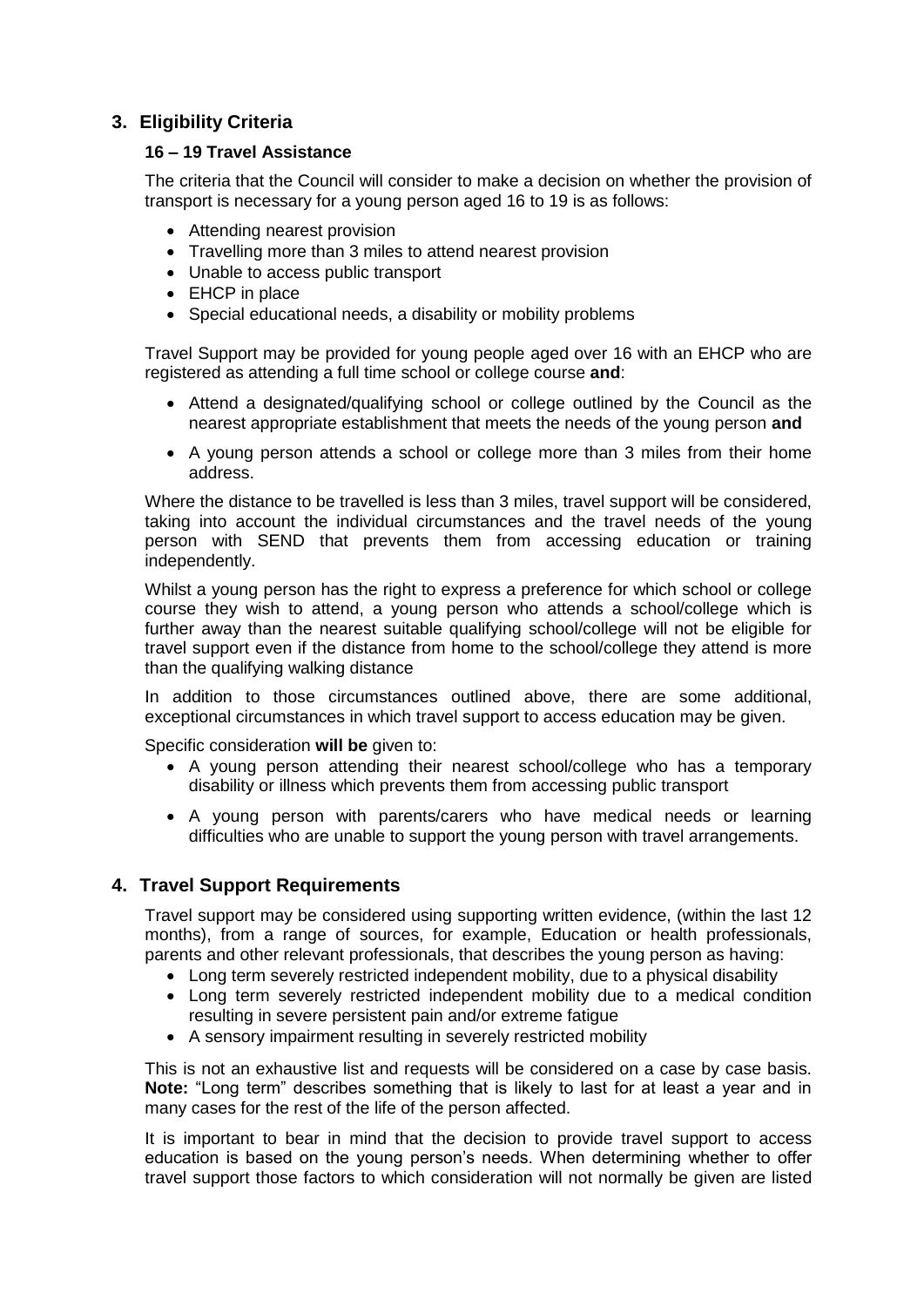as in Section 4 (page 5 and 6). Please refer to Section 4 for the full list of Eligibility Criteria and exceptional circumstances.

#### **4.1. Types of travel solutions provided**

**Travel pass -** This is a free pass for use on public transport. This may also be provided for a parent/carer or another travel buddy (e.g. Relative, Sibling or peer) to support the young person to access education.

**Personal Travel Budget (PTB) –** Support for meeting the costs associated with ensuring support to access education may be provided through a Personal Travel Budget. This includes a variety of flexible support options such as: access to funds for parent/carers to enable them to drop earlier and collect later, paying for a family member, mileage and use of a befriending service. Family based travel solutions could also be supported by a Personal Travel Budget. (Parent/carers can specify a preference for a PTB in their application for travel support assistance)

**Supported public transport -** It may be possible for a young person to travel on public transport if they have some assistance. Where parents/carers are unable to accompany their son/daughter, the Council may provide a Passenger Assistant or a travel buddy.

#### **Travel Vehicles**

In exceptional circumstances the Council may provide a vehicle to transport a child and young person to and from school/college. Vehicles and drivers are provided by a suitably qualified, registered, commercial provider working to contractual standards set by the Council. All drivers will all have an enhanced Disclosure and Barring Service certificate. This could include:

- **Multiple pick up Vehicles** Whenever possible, young people will travel together in mini-buses. These will be specially adapted to meet the needs of those young people travelling on them. Each route will be planned on the basis of school start and finish times and the shortest possible route for all young people travelling on a particular vehicle. A multiple pick up vehicle may include a Passenger Assistant to support passengers from point of handover to drop off destination. The Passenger Assistant is responsible for the safe handover over to a responsible adult. Passenger Assistants will all have an enhanced Disclosure and Barring Service certificate. Young people may be picked up and dropped off at a convenient location, within a reasonable distance from their home, in many cases from recognised bus stops. A home pick up and drop off will only be made where it is deemed essential due to the young person's special educational needs/disabilities. In exceptional circumstances, where there are surplus places on a multi pick-up vehicle, it may be possible for parent/carers to purchase a seat for a young person with SEND who has not met the eligibility criteria. The cost will not be in excess of the cost of an annual travel pass. This would be subject to availability and/or change, as needs for eligible passengers take priority. A notice period, where possible, would be given, if the surplus place is no longer available.
- **Taxis and private hire vehicles** Under very exceptional circumstances, the Council may support young people to access education or training in separate taxis or private hire vehicles based on the assessed needs of the young person. A Passenger Assistant will not always be necessary. Where a Passenger Assistant is not deployed, a passenger must travel in the rear of the vehicle. There is an expectation parent/carers will support the young person into the rear of the vehicle.

Parents/carers can sometimes act as a Passenger Assistant for their young person in a taxi or a private hire vehicle in certain circumstances (e.g. where medical support may be necessary on the journey to school).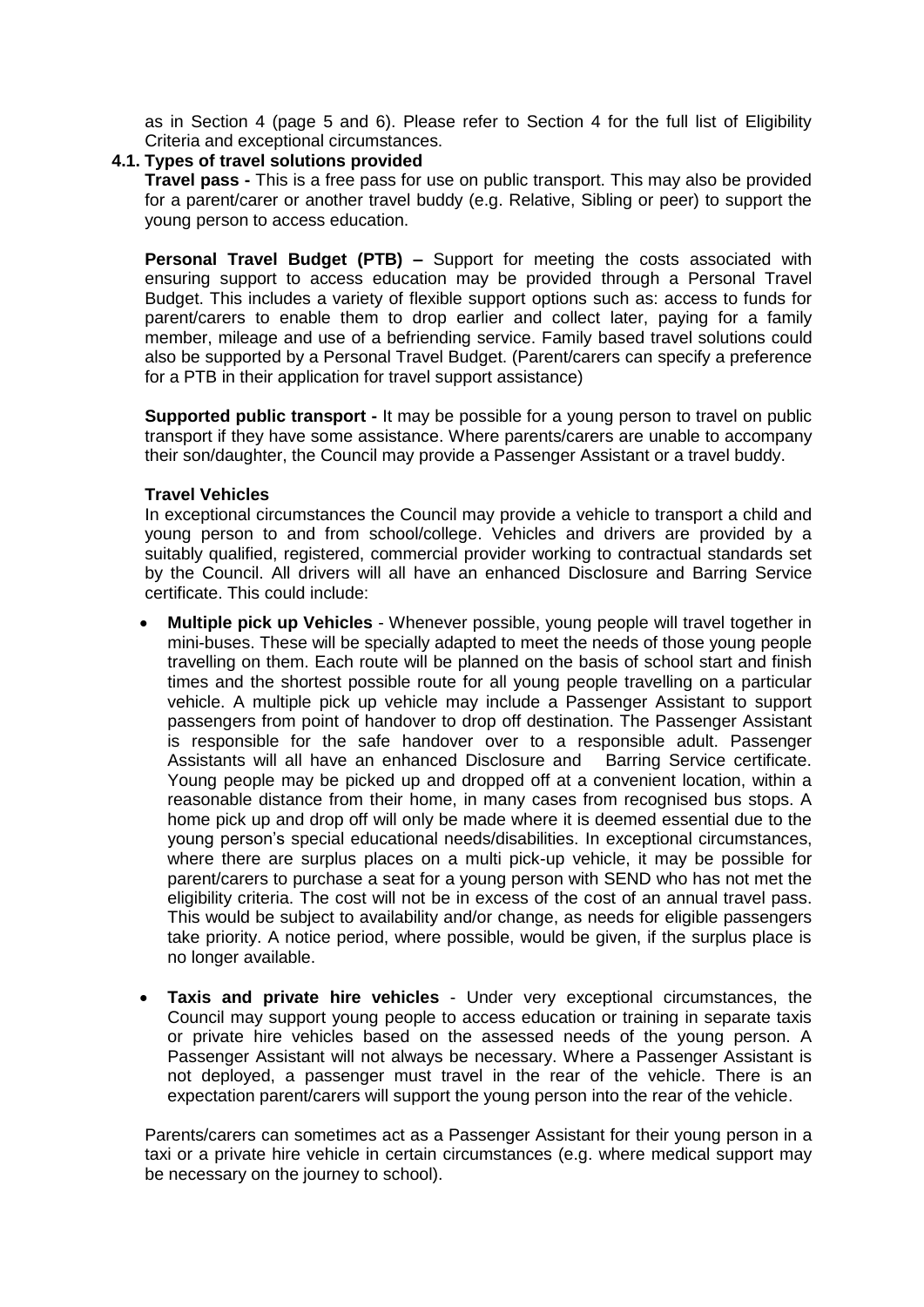# **5. Placement in a Residential Special College**

In the case of a young person with an Education Health and Care Plan who attends their nearest appropriate residential college and that college is **named in the EHCP,**  parents/guardians are eligible to claim for the reimbursement of travelling expenses incurred whilst escorting their young person to and from the college. Claims may be made for the return journeys at the beginning and the end of each school term. In addition parents can claim for one return journey if they wish to attend the young person's Annual Review or Transition Plan Review at the school.

The rate of refund is 28p per mile for the first 50 miles of a return journey and 12p per mile for the remainder of the journey.

If the pupil concerned needs to be accompanied, but his/her parents/carers are unable to escort him/her to or from college, the Local Authority will, given the appropriate notice, arrange for an approved transport contractor. No assistance will then be granted for parental travelling costs for that period.

#### **6. Post 19 EHCP Travel assistance –**

The Council also has a duty under the Education and Skills Act 2008 to encourage, enable and assist the participation of young people with learning difficulties and/or disabilities up to the age of 25 in education and training.

Under the Children and Families Act 2014, the Council may continue to maintain an EHCP for young people over 19 if a young person requires additional time, in comparison to the majority of others of the same age who do not have SEN, to complete his or her education or training. Local authorities may continue to provide special educational provision until the end of the academic year in which the young person turns 25 and the council may provide transport if it is necessary for the duration of the course.

The Council does have a duty under Section 508F (3) of the Education Act to make travel arrangements where necessary where the adult is aged under 25 and is subject to special educational needs and disabilities learning difficulty assessment **and** the local authority has secured the provision of education or training at an institution outside both the further and higher education sector **and** the provision of boarding accommodation. Travel assistance will be provided free of charge for up to 15 return journeys per academic year.

Eligibility for travel assistance is considered having regard to the young person's assessed needs and why it is necessary for the council to make travel arrangements. This could be through your education, health and care needs assessment or the social care assessment.

The criteria that the Council will consider to make a decision on whether the provision of transport arrangements is necessary is as follows:

- An EHCP is in place to support a progression in the young person's education
- The student is attending the nearest appropriate educational placement or training provider and that provision is named in their EHCP and this is more than 3 miles from their home address.
- The student is unable to access public transport due to their special educational needs, disability or mobility difficulty.
- There are no current transport arrangements available

The travel support will be discussed and agreed at the same time as the funding for the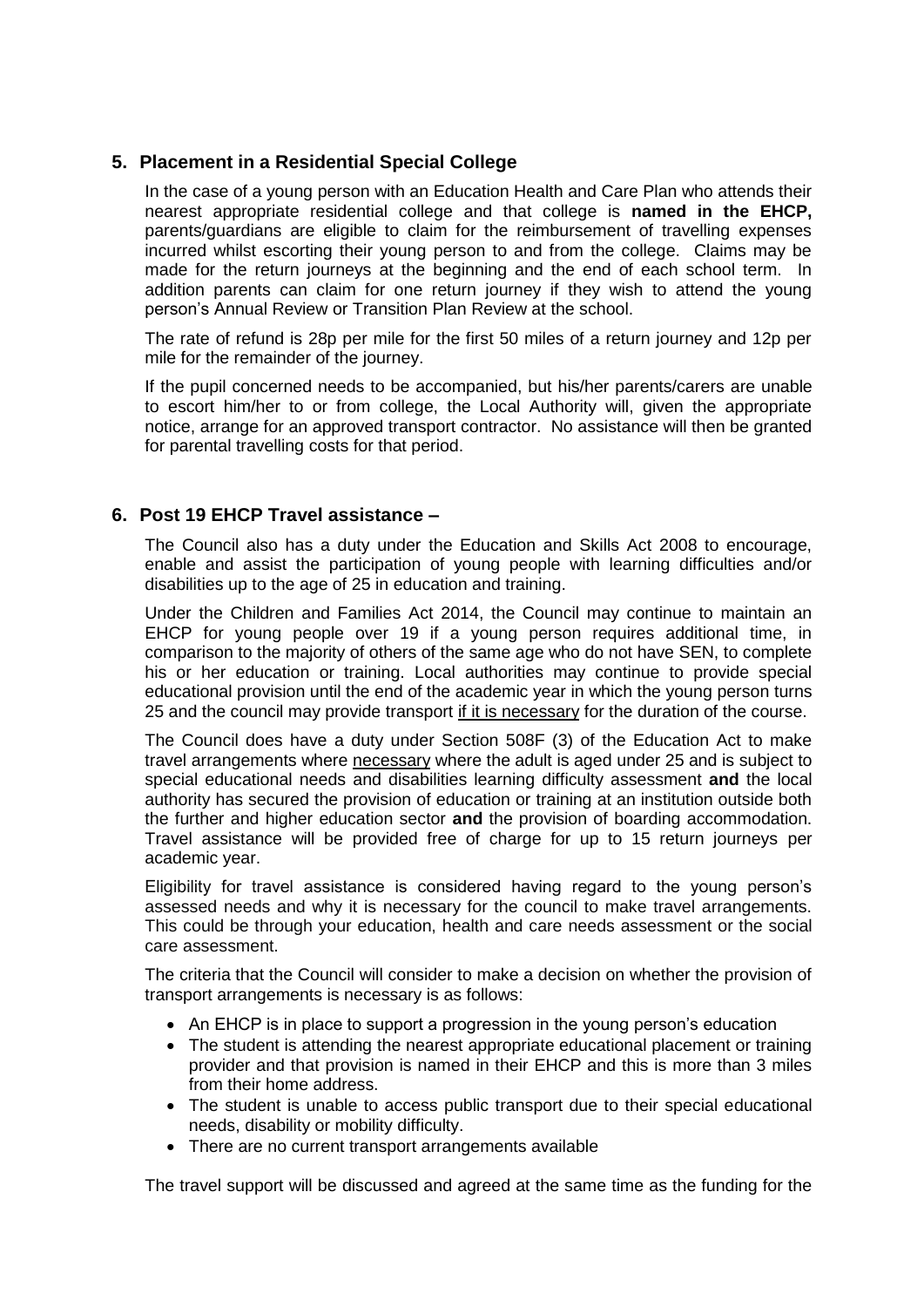placement. There is an expectation that applications for travel support must be submitted on an annual basis; at the same time as the request to extend the education and or training provision.

#### **7. Placement in a Residential Special College**

In the case of a young person with an Education Health and Care Plan who attends their nearest appropriate residential college and that college is **named in the EHCP,**  Personal Travel Budget may be made for the return journeys at the beginning and the end of each school term and one return journey if they wish to attend the young person's Annual Review or Transition Plan Review at the school.

The rate of PTA will be based on 28p per mile for the first 50 miles of a return journey and 12p per mile for the remainder of the journey

#### **7.1. Types of travel solutions provided**

The nature and mode of travel support will be determined by the Council and will be one that is consistent with the council's duty to secure value for money and the needs of the young person.

**Personal Travel Budget –** Support towards meeting the costs associated to access education may be provided through Personal Travel Budget. This includes a variety of flexible support options such as: access to funds for parent/carers to enable them to take and collect the young person at the beginning and the end of the term, paying for a family member, mileage and use of a befriending service. Family based travel solutions could also be supported by a PTB.

#### **Travel Vehicles**

Only in very exceptional circumstances the Council may provide a vehicle to transfer a young person to and from school/college. Vehicles and drivers are provided by a suitably qualified, registered, commercial provider working to contractual standards set by the Council. All drivers will all have an enhanced Disclosure and Barring Service certificate. This could include:

 **Multiple pick up vehicles** - Whenever possible, young people will travel together in mini-buses. These will be specially adapted to meet the needs of those young people travelling on them. Each route will be planned on the basis of school/college start and finish times and the shortest possible route for all young people travelling on a particular vehicle. A multiple pick up vehicle may include a Passenger Assistant to support passengers from point of handover to drop off destination. The Passenger Assistant is responsible for the safe handover over to a responsible adult. Passenger Assistants will all have an enhanced Disclosure and Barring Service certificate. Young people may be picked up and dropped off at a convenient location, within a reasonable distance from their home, in many cases from recognised bus stops. A home pick up and drop off will only be made where it is deemed essential due to the young person's significant needs.

In exceptional circumstances, where there are surplus places on a multi pick-up vehicle, it may be possible for parent/carers to purchase a seat for a young person with SEND who has not met eligibility criteria. This would be subject to availability and/or change, as needs for eligible passengers take priority. A notice period, where possible, would be given, if the surplus place is no longer available.

 **Taxis and private hire vehicles** - Under very exceptional circumstances, the Council may offer subsidised support for young people to access education in taxis or private hire vehicles based on the assessed needs of the young person. A Passenger Assistant will not be provided.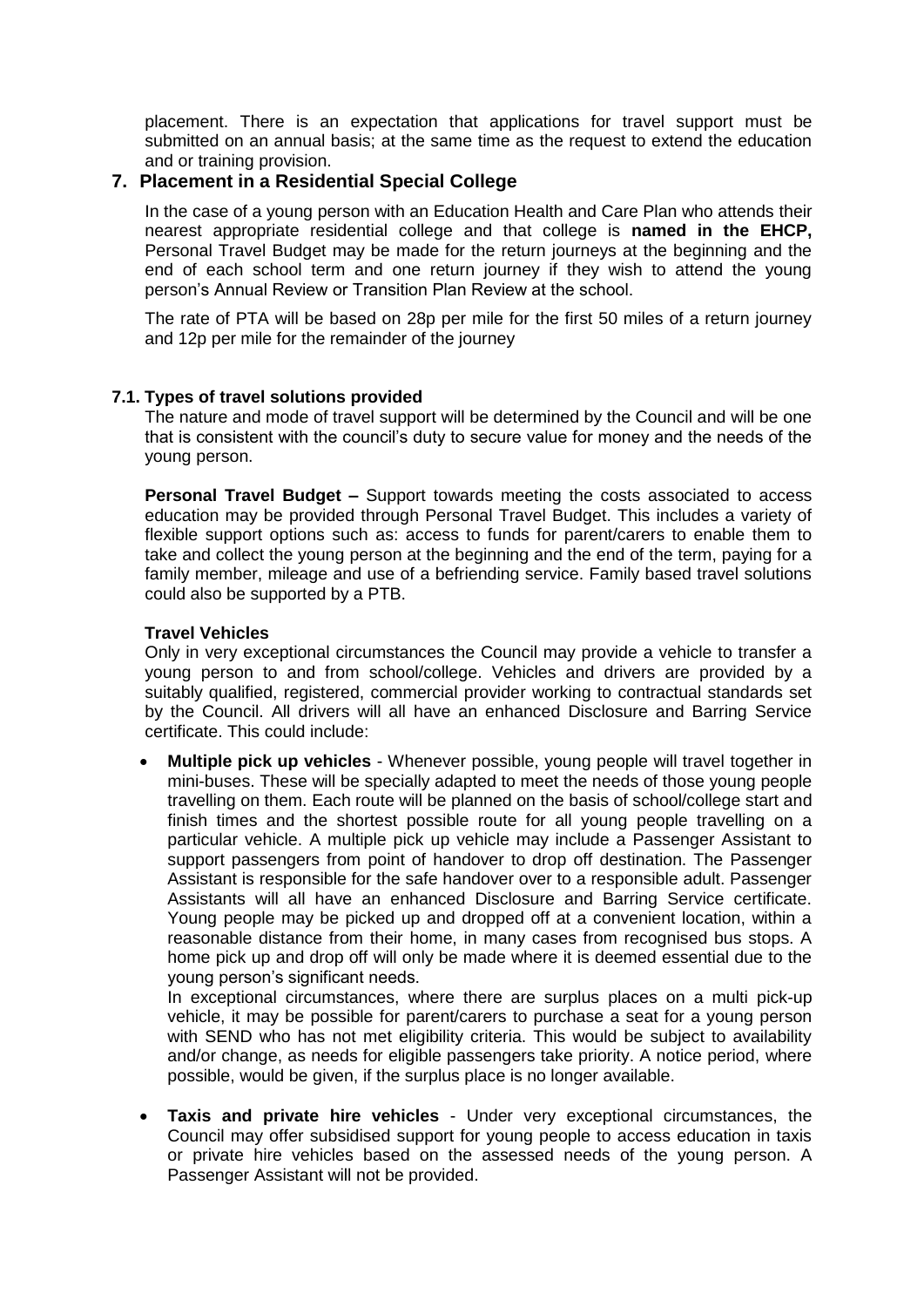# **8. Other Transport Options**

#### **Transport for Greater Manchester**

In addition, travel support can be obtained from Concessionary Fares operated by Transport for Greater Manchester (TfGM).

A Personal Travel Budget (PTB) may be offered to subsidise the following:

- **Concessionary Travel -** is offered to disabled people, whatever their age. Depending on individual circumstances this can be free or cheap travel on buses, trains and the Metro link. More information can be obtained from TfGM on 0161 244 1050.
- **Ring and Ride Service -** provides door-to-door transport for people who find it very difficult or impossible to get to a bus stop or get on or off ordinary buses. The service is not intended for daily travel to or from school/college, but could help a young person with other journeys. The Bolton Ring and Ride Service can be accessed via http://www.ringandride.info/index.htm. Telephone Enquiries: 0845 688 4933 or 0161 200 6011, Telephone Bookings: 0845 688 3989.
- **A Travel Voucher Scheme -** is available for people who are unable to use ordinary buses and who have serious walking difficulties or are registered blind. Vouchers are not free, but are substantially discounted. If young people have any queries about the scheme, they should phone TfGM on 0161 244 1050.

#### **Address:**

2 Piccadilly Place Manchester M1 3BG Tel: 0161 244 1000 General enquiries (7am to 8pm, Monday to Friday, 8am to 8pm Saturday and Sunday)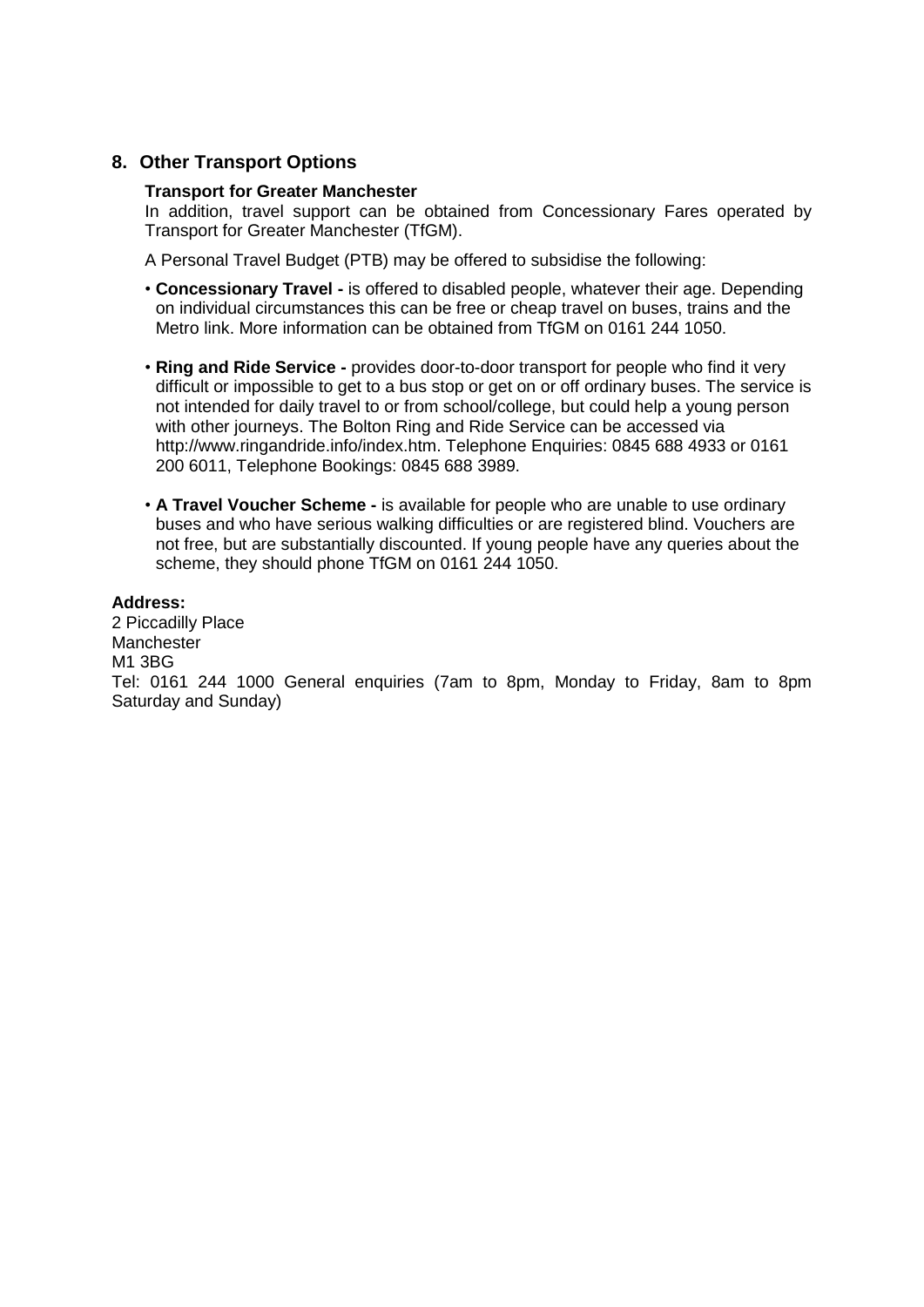# **Part D**

## **Application, Review and Appeals processes**

## **1. Application Process**

The parent/carer or young person must make a formal application for travel support to access education before any assistance is considered. Each application will be processed as quickly as possible in chronological date order of receipt. The Council may request the provision of written evidence from education specialists and/or medical experts. This will include the parent/carers permission to access the child/young person's EHCP and any relevant medical advice It remains the legal responsibility of the parent/carer to ensure that their compulsory school aged child attends school regularly.

In most cases, travel support to access education will be co-ordinated by the Council's Integrated Transport Unit. In some cases this responsibility may lie with specific named schools and/or colleges. Therefore, parents/carers and young people should check the local arrangements at their child and young person's school or college before making an application for travel support to the Council.

#### **1.1. Application Overview**

The application process is designed to be as simple as possible whilst ensuring that full consideration is given to the specific needs of the child or young person. An initial evaluation will then determine whether travel support to access education is likely to be approved. The parent/carer/young person will be informed of the outcome within 10 working days of receiving the application. Parents/carers/young people should allow up to 30 working days from the date the application was received to the start of any approved travel support to access education.

If the application form does not contain enough information to complete the initial evaluation it will be returned to the parent/carer/young person. The 30 day consultation period will commence on the receipt of the updated application.

### **1.2. The application process is dealt with in four stages:**

#### **Stage 1**

Parent/carer/young person completes a Travel Assistance Application Form. This application form can be obtained from and when completed returned to:

Integrated Transport Unit Mayor St Depot Ellesmere St **Bolton** Bl3 5DT

Email to: [ITU.applications@bolton.gov.uk](mailto:ITU.applications@bolton.gov.uk)

#### **Stage 2 – Receipt of the application**

On receipt of the application an assessment of eligibility will be undertaken. This stage will include the gathering and evaluation of written evidence and parental circumstances. It will usually include consultation with the school/college concerned, caseworkers and any other relevant specialists and the parent/carer/young person. At this stage the application will either progress to Stage 3 or be declined. The parent/carer/young person will receive a letter notifying them of the decision and the letter will outline the reasons for the decision.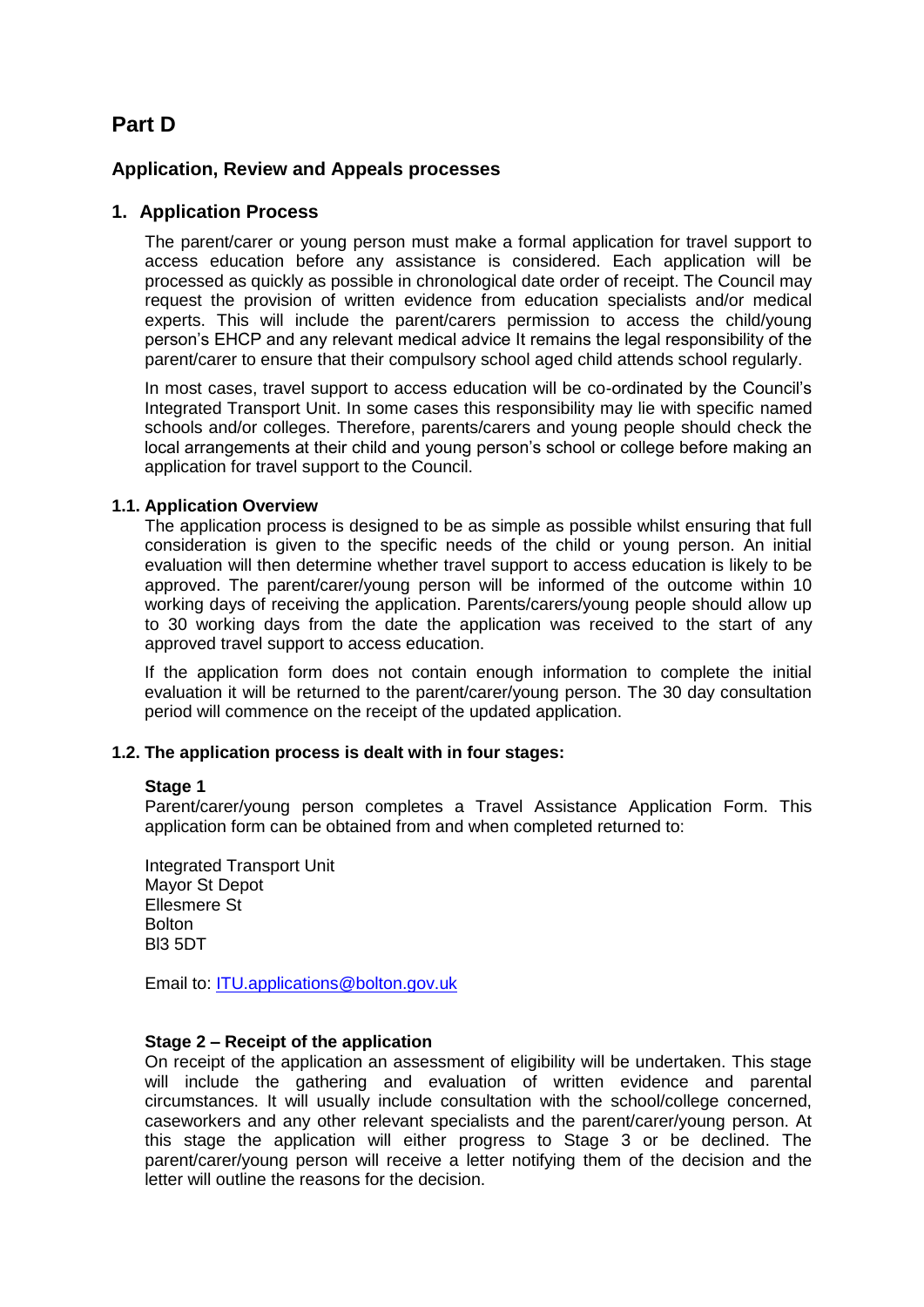#### **Stage 3** – **Risk Assessment of child/young person's travel requirements**

Once the application has been approved a member of the Transport Team will contact the parent/carer/young person and may make arrangements for a home visit. The Officer will complete and discuss with the parent/carer/young person the travel review paperwork or will send this to the home address for completion. This is to determine the needs of the child/young person including physical, medical, health and behavioural information. This will form a risk assessment which the parents/carers/young person will be asked to sign. The Officer will also ask, where appropriate, the parent/carer and/or the child/young person to sign a Code of Conduct. The Integrated Travel Team reserves the right to withdraw the travel solution if the child/young person or parent/carer refuses to sign the Code of Conduct. The Code of Conduct outlines the rules to which children and young people must abide by to ensure the health and safely of themselves and others when travelling to and from school/college.

#### **Stage 4 – Deciding on a travel solution**

The Travel Review Officer will determine a travel solution. The Council will make all the necessary arrangements to implement the travel solution. Parents/carers and a young person should allow up to 30 working days from the date the application was received to the start of any approved travel support to access education and training. If the application appears likely to take longer due to specific circumstances beyond the control of the Council, the parent/carer/young person will be notified by the Council and an estimate of the actual time needed to process the application will be given.

#### **2. Review process**

The travel solution will be reviewed on a regular basis in order to ensure that the support offered continues to meet the needs of the child/young person. Whenever possible, travel solutions will be reviewed alongside EHC Plan annual reviews and at transition points for year 6 to 7, year 11 to 12, year 14 to15 and year 17 to 18.

You will be reminder to apply each year. This will include a review of the child/young person's needs and the travel solution. At this stage alternative travel solutions may be discussed.

#### **3. Changes in Circumstances**

It is the parent/carers/young person's responsibility to inform the Council of any changes in their circumstances. A change in circumstances may mean a previously declined application may be accepted and the parent/carer/young person is able to reapply. In addition, a change in circumstances for an existing travel solution may mean it no longer meets the eligibility criteria and the travel solution could be withdrawn. The Council will decide when the withdrawal of a travel solution takes place and will take into account the term and year of education and the impact on the child/young person.

#### **Changes in circumstances include:**

- A change in home address
- A move from one school to another
- Transition from primary to secondary school and transition from secondary school to college
- A change in medical and physical conditions
- A move into Local Authority care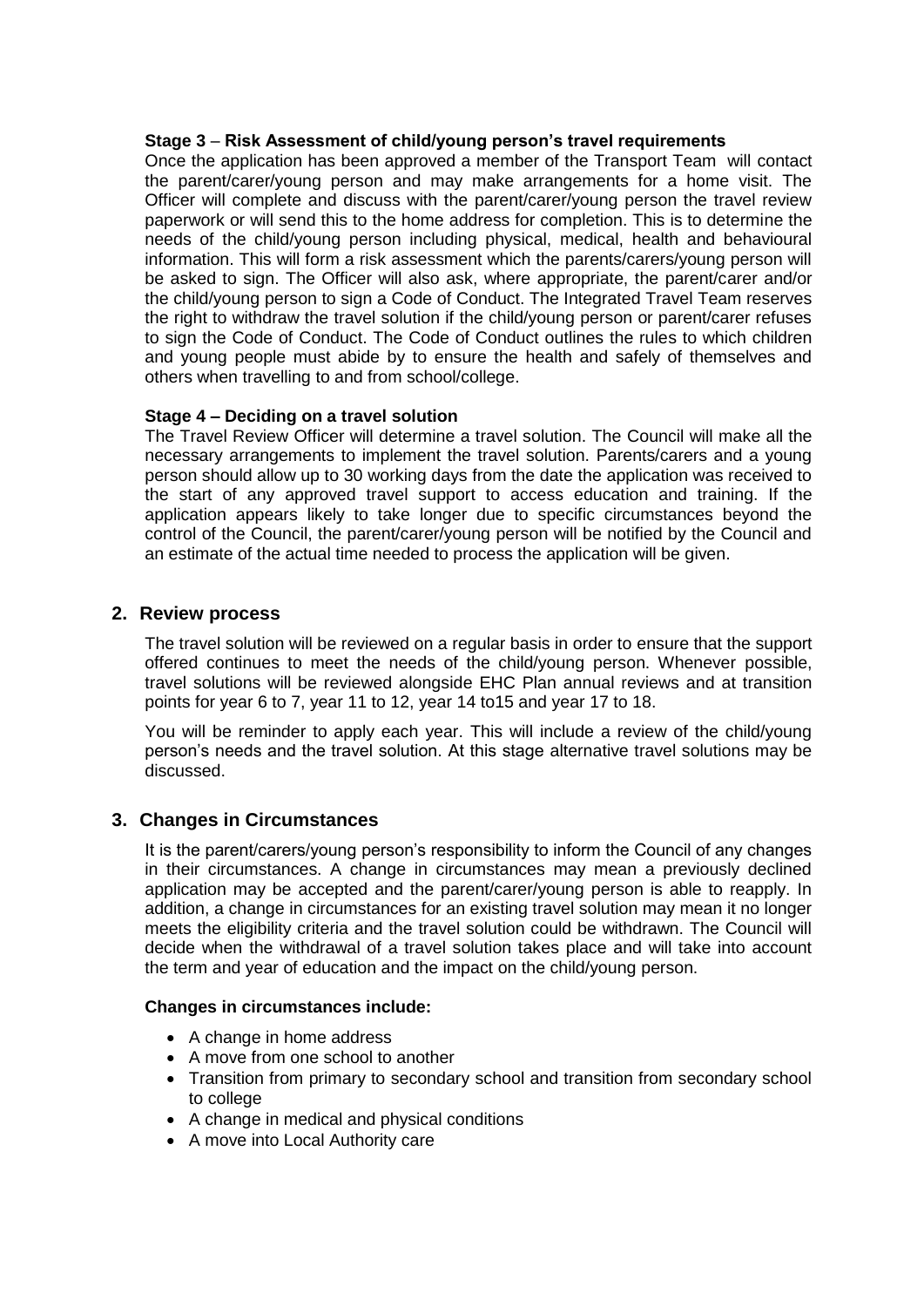# **4. Health and Safety**

Whilst every effort is made to identify a travel solution to meet the needs of a child/young person there will be circumstances when the travel solution will need to be reviewed as it is not working. Whilst acknowledging the impact of their SEND on the behaviour of some children and young people, where a child/young person's conduct compromises the safety of anyone travelling with them, the Council reserves the right to suspend or withdraw the travel solution.

There is an expectation that the parent/carer and/or the child/young person signs a Code of Conduct. The Integrated Transport Unit reserves the right to withdraw the offer of a travel solution if the child/young person or parent/carer refuses to sign the Code of Conduct.

A travel solution will be withdrawn if for example, but not limited to:

- It is felt that the child or young person has the capacity to learn from this sanction and a 'cooling off' period would be beneficial
- The child or young person's continued presence in a vehicle (where this is the travel solution) presents an unacceptable risk to the health or safety of themselves or others

The Council reserves the right to immediately withdraw a travel solution if the severity of the incident is such that withdrawal is necessary to ensure that the duty of care for the child/young person or other children/young people and staff is maintained. Parents/carers will be expected to ensure their child's and young person's continued attendance at school when a travel solution is withdrawn.

Analysis of the risk will be made of any given incident and the following procedures will be put in place:

- On issue of the first suspension the case will be reviewed on an individual basis
- A second issue of suspension may be given, if once travel support resumes, improvements are not maintained
- At the issue of a third suspension and upon consideration of all circumstances, the existing travel solution will be reviewed and may be removed. A new solution will be offered following discussion with the Education staff and the child/young person's family.

#### **5. Appeals Process**

If an application for travel support to access education is **not** approved by the Council, a letter will be sent to the parent/carer/young person with an appeals form.

If the parent/carer/young person disagrees with the travel solution offered or the decision not to approve the application, there is a right of appeal.

Appeals should be made within 20 working days of the decision being received by the parent/carer/young person. The appeal should be made in writing, setting out the exact nature and grounds of the appeal. The Appeal should include the details of personal and or family circumstances the parent/carer/young person believes should be considered. Parents/carers/young people can appeal against the travel solution offered, the child/young person's eligibility, the distance measured in relation to statutory walking distances and safety of the route.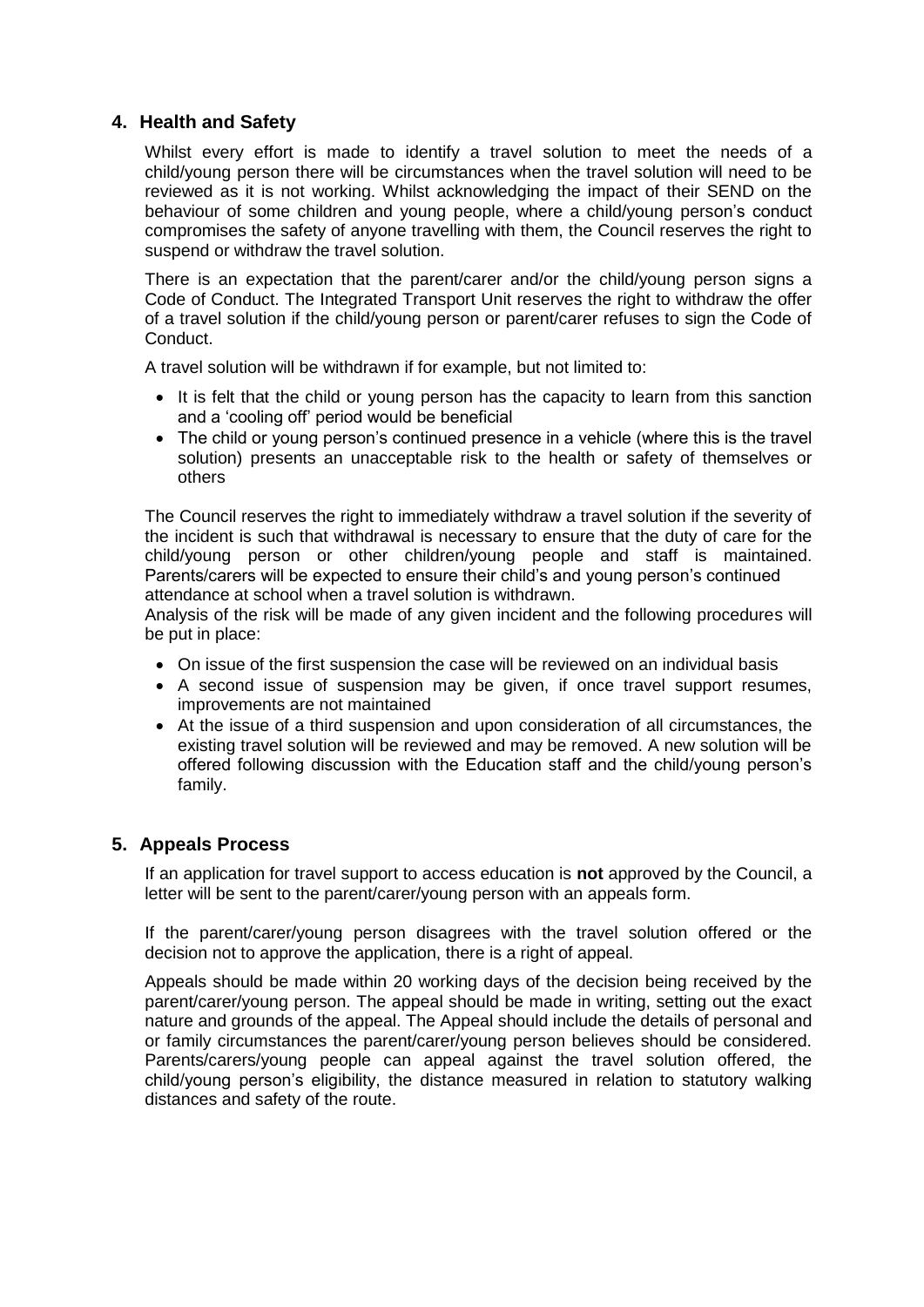#### **The Appeals Process has two stages:**

#### **Stage 1** – **Review**/**Appeal of the original decision**

The Manager of Integrated Transport Team will consider the review. The Review of Decision/Appeals Form is available from Integrated Transport Team on Bolton Council's web page:

<https://www.bolton.gov.uk/school-travel/assistance-transport-costs-school-college>

or by email to **ITU**.applications@bolton.gov.uk or by phone: 01204 337957

The parent/carer/young person will receive confirmation the review is being considered. Further evidence may be requested to support this and consultation with caseworkers and professional bodies may be required. A decision and notification will be made within 20 working days from receipt of the Review of Decision/Appeals form.

The notification will include the nature of the decision reached, how the appeal was conducted and information about other agencies and departments that were consulted as part of the appeal process. An overview will be given of the factors that were considered, the rationale for the decision reached and information of how to proceed to Stage 2.

If the parent/carer/young person remains dissatisfied with the outcome, they should notify the Council in writing within 20 working days of receiving the decision. If the parent/carer wishes the matter to be considered further, the parent/carer/young person should request the matter proceeds to Appeal to Stage 2.

#### **Stage 2**

If the parent/carer/young person is dissatisfied with the outcome at Stage 1 the appeal moves to Stage 2. Within 40 working days the appeal will be heard by the Council's Education Assistance which comprises elected members of Bolton Council. The parent/carer/young person will be invited to attend the Stage 2 appeal

A Stage Two appeal will consider the evidence gathered and the reasons for the decision being made at Stage 1.

The parent/carer/young person will be notified 5 working days after the decision for the Stage 2 appeal.

The notification to the parent/carer/young person will include the nature of the decision reached, how the appeal was conducted, information about other agencies/departments that were consulted as part of the appeal process and what factors were considered and the rationale for the decision reached.

During the appeal stages, travel support to access education will not be provided or a change to an existing travel solution will not be instigated.

A Stage 2 decision is final.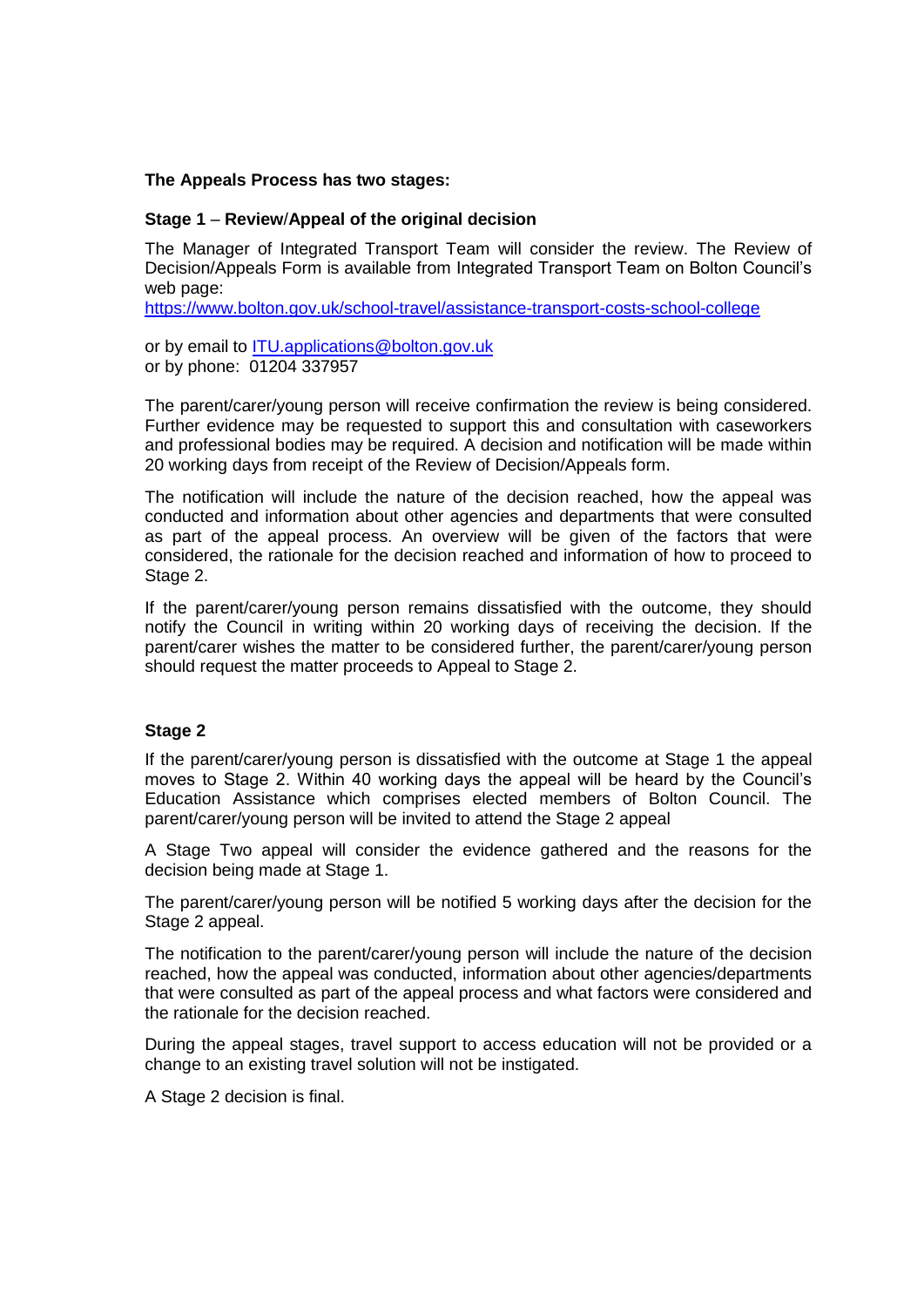### **6. Corporate Complaints Team**

If the parent/carer/young person is dissatisfied with the way in which the appeals procedure has been managed they have the right to make a formal complaint to the Corporate Complaints Team. This is not an additional stage to the appeals process.

Corporate Complaints Team Bolton council Town hall **Bolton** BL1 1RU

Email: [CCCGroup@bolton.gov.uk](mailto:CCCGroup@bolton.gov.uk)

Telephone: 01204 338021

## **7. Local Government Ombudsmen**

A complaint to the Local Government Ombudsmen can be made by the parent/carer/young person only if there has been a failure to comply with the procedural rules or there has been maladministration of the policy. Visit their website on<https://www.lgo.org.uk/make-a-complaint>

Telephone: 0300 061 0614.

Alternatively, you can write to:

The Local Government Ombudsman PO Box 4771 Coventry CV4 0EH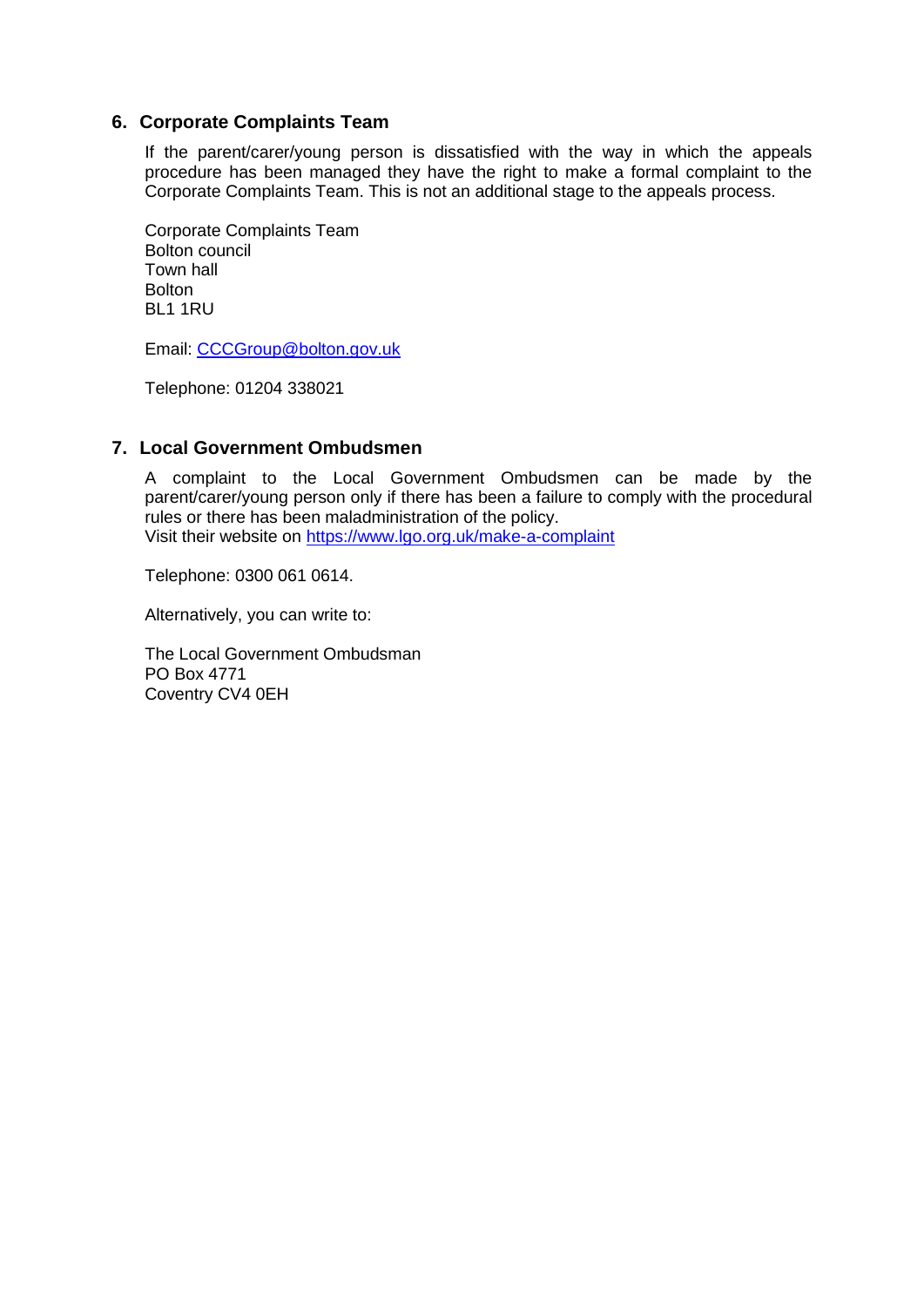# **Appendix A**

# **Glossary of standard definitions used in the policy**

## **Parent /Carer**

In this policy parent/carer is taken to mean the adult responsible for the child/young person and can refer to the adult who has parental responsibility, guardianship or care of the child.

## **Children Looked after (CLA)**

A child who is being looked after by the local authority is known as a child in care. These are children who are subject to a care order or accommodated under section 20 of the Children Act 1989. The local authority will continue to support these children when they leave care until the age of 21 under the leaving care provisions.

Children in care can be:

- Living with foster parents
- At home with their parents as a Looked After Child/young person under the supervision of social care
- In residential children's homes or other residential settings such as schools or secure units.

#### **Eligible child/young person**

Eligible children as defined in Schedule 35B of the Education Act 1996 may be taken to belong to one of the following groups:

An eligible child and young person is one of compulsory school age who is resident within Bolton and has/is:

- Special Educational Needs (SEN), a disability or mobility problem and cannot reasonably be expected to walk to the school
- Children who cannot reasonably be expected to walk to their nearest suitable school because of the nature of the route (accompanied as necessary)
- Living outside the statutory walking distance, where no suitable alternative arrangements have been made by the Local Authority for them to attend either boarding accommodation or a qualifying school nearer to the child young person's home.
- Entitled to free school meals, and/ or whose family is in receipt of the maximum level of Working Tax Credit.

#### **Compulsory school age**

A child becomes of compulsory school age when he/she reaches the age of five and must start school in the term following his/her fifth birthday.

In England, a young person's leaving age depends on when the young person was born. A young person must stay in some form of education or training until your 18th birthday if you were born on or after 1st September 1997.

A young person's options are:

- $\bullet$  full-time education e.g. at a school or college
- an apprenticeship or traineeship
- part-time education or training as well as being employed, self-employed or volunteering for 20 hours or more a week